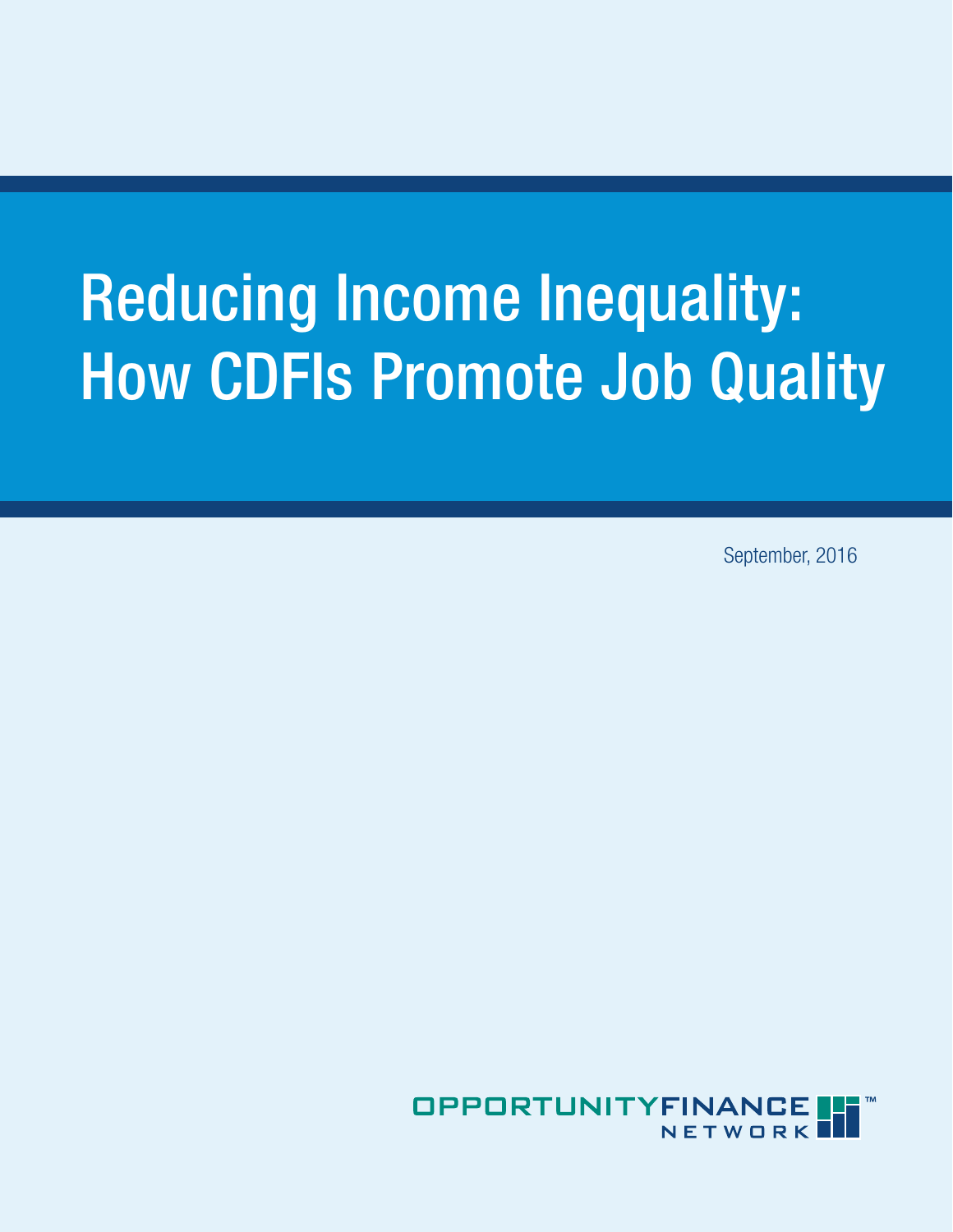### Acknowledgments

Opportunity Finance Network (OFN) thanks The Surdna Foundation for its generous support of this research and publication. OFN is deeply grateful to the five community development financial institutions (CDFIs) and five businesses that agreed to participate in our interviews. Thank you to OFN Member CDFIs CEI, Inc., Community First Fund, and New Hampshire Community Loan Fund, and to Growth Opportunity Partners and ICA Fund Good Jobs. And thank you to their clients Axiom Technologies, Firebrand Artisan Bread, Single Digits Inc., Sports and Spine Physical Therapy, and York Academy Regional Charter School. A special thank you to Tom Woelfel and Daniel Brett of InSight at Pacific Community Ventures for sharing their expertise and reviewing the draft, and to Judith Painter, independent consultant, for her contributions to this research.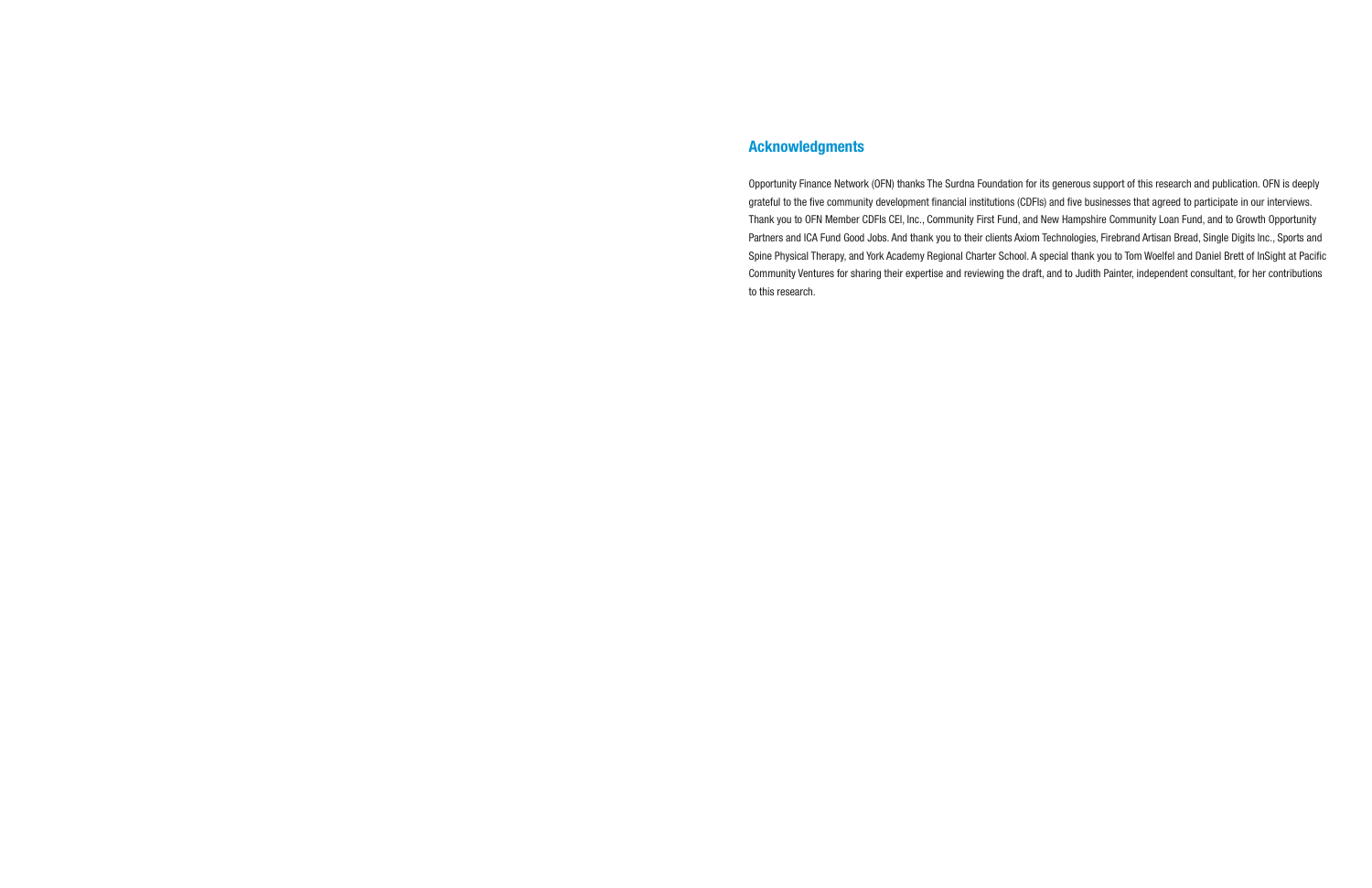#### Table of Contents

| I.   |                                                                           |  |  |  |  |
|------|---------------------------------------------------------------------------|--|--|--|--|
| II.  |                                                                           |  |  |  |  |
| III. |                                                                           |  |  |  |  |
| IV.  |                                                                           |  |  |  |  |
| V.   |                                                                           |  |  |  |  |
| VI.  |                                                                           |  |  |  |  |
| VII. |                                                                           |  |  |  |  |
|      |                                                                           |  |  |  |  |
|      |                                                                           |  |  |  |  |
|      |                                                                           |  |  |  |  |
|      |                                                                           |  |  |  |  |
|      |                                                                           |  |  |  |  |
|      |                                                                           |  |  |  |  |
|      |                                                                           |  |  |  |  |
|      |                                                                           |  |  |  |  |
|      | H. New Hampshire Community Loan Fund's Engage Employees Best Practices 41 |  |  |  |  |
|      |                                                                           |  |  |  |  |
|      |                                                                           |  |  |  |  |

#### Executive Summary

- 1. Create more awareness of how small businesses benefit when they provide quality jobs.
- 2. Identify which development services interventions have the greatest impact on quality job creation and find ways to make these services more cost effective to deliver.
- 3. Identify the best business-level metrics to measure the impact of quality job creation and create systems to collect, manage, and analyze this data.
- 4. Make the case for CDFI impact in quality jobs so that funders and investors have a compelling reason to fund this work.
- 5. Consider expanding targets for quality job interventions with the goal of increasing the pipeline of eligible businesses and broadening CDFI impact.
- 6. Encourage funders to fully support this work.

Since the Great Recession of 2007–2009, income inequality has emerged as one of the leading economic development issues in the United States. CDFIs that support job creation can help bridge this income gap by working with businesses to create quality jobs that offer fair wages, good benefits, meaningful advancement, and wealth-building opportunities.

Today, a small number of CDFI small business lenders are focused on this critical issue. The goal of this paper is to help all CDFI small business lenders and CDFI investors develop an understanding of practical approaches and tools they can use to promote quality job creation and expand CDFIs' impact in this area.

The five CDFIs in the study—ICA Fund Good Jobs, Growth Opportunity Partners (Growth Opps), New Hampshire Community Loan Fund (NH Community Loan Fund), Coastal Enterprises, Inc. (CEI), and Community First Fund (Community First)—employ a wide range of financing and development services to help business owners create quality jobs. Their tools include debt and equity products, interest rate reductions as incentives, technical assistance and in-depth advisory services to help small business owners improve job quality, mentoring, and accelerators.

Their experiences tell them that a business owner's commitment to quality job creation is critical to success. While all of these CDFIs work with growth-oriented businesses, they recognize that other businesses may have the potential to create quality jobs over the long run.

The five CDFIs face barriers that include challenges building a sufficient pipeline of qualified businesses, high costs of providing quality jobs development services, difficulties in collecting and analyzing impact data, and access to funding.

Based on our research, we make six recommendations to help advance the breadth and impact of quality job promotion efforts in the CDFI industry:

Today, a small number of CDFIs are actively promoting quality jobs. As more CDFIs get involved in this work, it will become easier to implement some of these recommendations.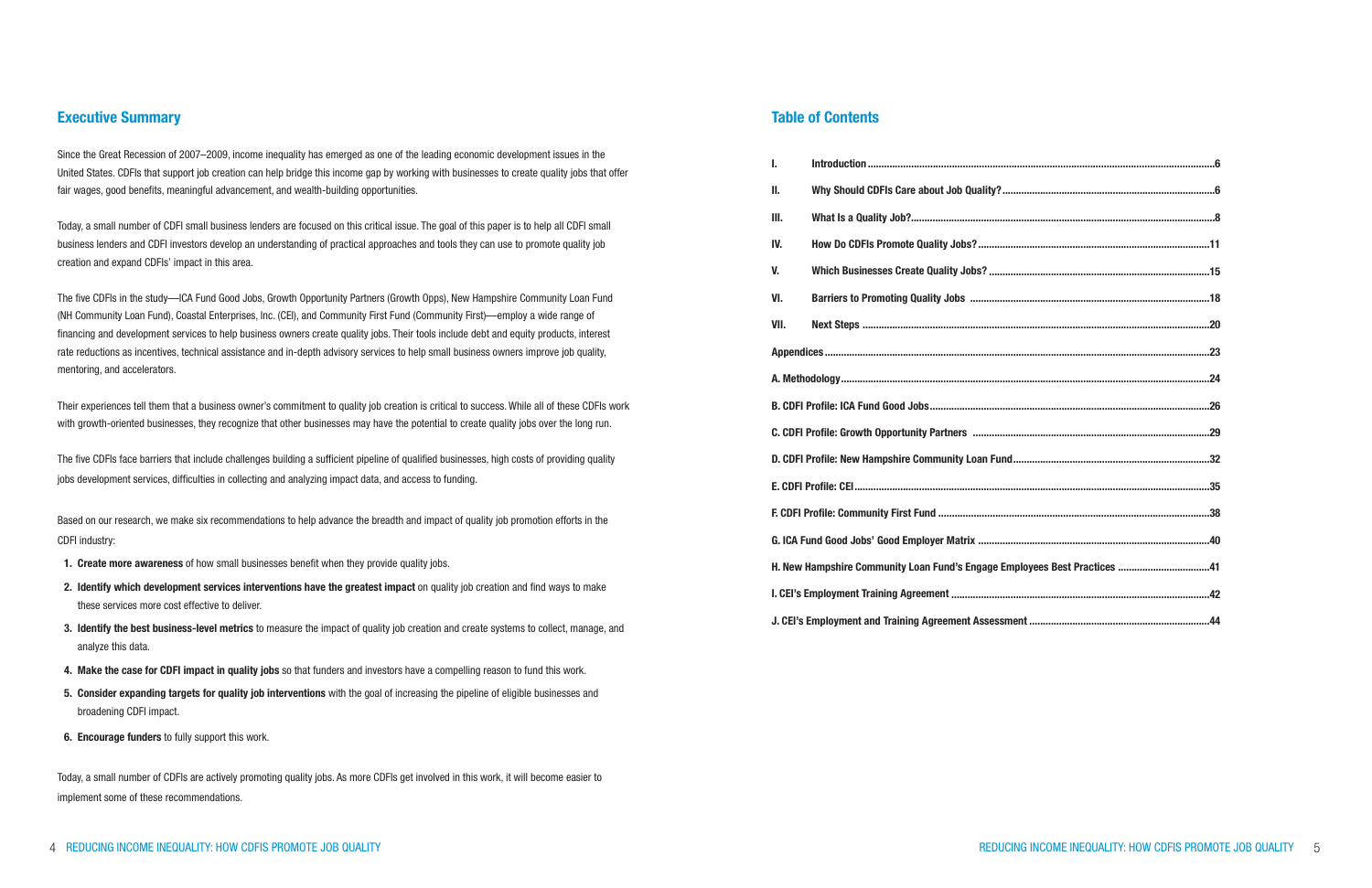#### Table 1. Organizational Commitment to Quality Jobs

| <b>CDFI Name and</b><br><b>Location</b>                          | <b>Mission Statement</b>                                                                                                                                                                                                                                                 | <b>Organizational</b><br><b>Commitment to</b><br><b>Quality Jobs</b>                              | Year Established /<br><b>Year Began Promoting</b><br><b>Quality Jobs</b> |
|------------------------------------------------------------------|--------------------------------------------------------------------------------------------------------------------------------------------------------------------------------------------------------------------------------------------------------------------------|---------------------------------------------------------------------------------------------------|--------------------------------------------------------------------------|
| <b>ICA Fund Good</b><br><b>Jobs</b><br><b>Oakland, CA</b>        | Educate, accelerate, and invest in high-growth small<br>businesses in order to create accessible good jobs that<br>lead to equitable communities for all.                                                                                                                | Primary mission                                                                                   | 2013 / 2013                                                              |
| <b>Growth Opps</b><br><b>Cleveland, OH</b>                       | Offer high-quality community development loan<br>products, services, and solutions to growing small<br>businesses, primarily located in underserved, low-to-<br>moderate income communities in Ohio.                                                                     | Primary mission                                                                                   | 2015 / 2015                                                              |
| <b>NH Community</b><br><b>Loan Fund</b><br><b>Manchester, NH</b> | Serve as a catalyst, leveraging financial, human, and<br>civic resources to enable traditionally underserved<br>people to participate more fully in New Hampshire's<br>economy.                                                                                          | Primary focus of<br>business portfolio                                                            | 1983 / 2002                                                              |
| <b>CEI</b><br><b>Brunswick, ME</b>                               | Help create economically and environmentally healthy<br>communities in which all people, especially those with<br>low incomes, can reach their full potential.                                                                                                           | Partial focus of<br>business portfolio                                                            | 1977 / 1982                                                              |
| <b>Community First</b><br>Lancaster, PA                          | Create sustainable prosperity for low-wealth<br>communities and individuals, especially people of<br>color and women, by aligning capital, knowledge, and<br>advocacy to advance business ownership, housing, and<br>community development in the communities it serves. | Primary focus of<br>New Markets Tax<br>Credit Program;<br>emerging focus of<br>business portfolio | 1992 / 2013                                                              |

In addition to greater mission achievement, a CDFI's quality job work can yield ancillary benefits to the CDFI. One is strengthening its reputation. CDFIs in our study observed that their communities view them as organizations that go beyond transactional relationships: these CDFIs are viewed as organizations that care deeply about their communities, clients, and clients' employees. In some cases, they become known for promoting local hires or people who face barriers to employment, and for promoting fair labor practices.

### Reducing Income Inequality: How CDFIs Promote Job Quality

### I. Introduction

Since the Great Recession of 2007–2009, income inequality has emerged as one of the leading economic development issues in the United States. The growing gap between the highest- and lowest-income Americans has caught the attention of organizations as diverse as the Federal Reserve Board and Occupy Wall Street.

CDFIs that support job creation can help bridge this income gap by working with businesses to create quality jobs that offer fair wages, good benefits, meaningful advancement, and wealth-building opportunities.

Based on the experiences of five CDFIs, this paper explains current approaches to quality job creation, identifies barriers to CDFI involvement in this area, and makes recommendations to expand this work. The paper is targeted to CDFIs, funders, and investors that are already supporting quality job creation, as well as those considering it.

Our research draws on the examples of five CDFIs: ICA Fund Good Jobs, Growth Opportunity Partners (Growth Opps), New Hampshire Community Loan Fund (NH Community Loan Fund), CEI, and Community First Fund (Community First). We also build on a recent paper—Moving Beyond Job Creation: Defining and Measuring the Creation of Quality Jobs (2016)—published by InSight at Pacific Community Ventures (PCV InSight).

The body of the report summarizes findings from the five case studies. The appendices include a profile of each CDFI. These profiles are integral to the report.

### II. Why Should CDFIs Care about Job Quality?

CDFIs exist to create opportunities in low-income and disinvested communities. Small business CDFIs do this by creating economic opportunity. These CDFIs can increase their impact by focusing on job quality in addition to job creation.

Mission is the primary reason CDFIs focus on job quality. Additional benefits to CDFIs include community standing and portfolio quality.

Most CDFIs' mission statements do not explicitly include job quality. In fact, of the five CDFIs in our study, only one has a mission statement that explicitly mentions job quality and all but two introduced their job quality focus years after they were established (see Table 1.)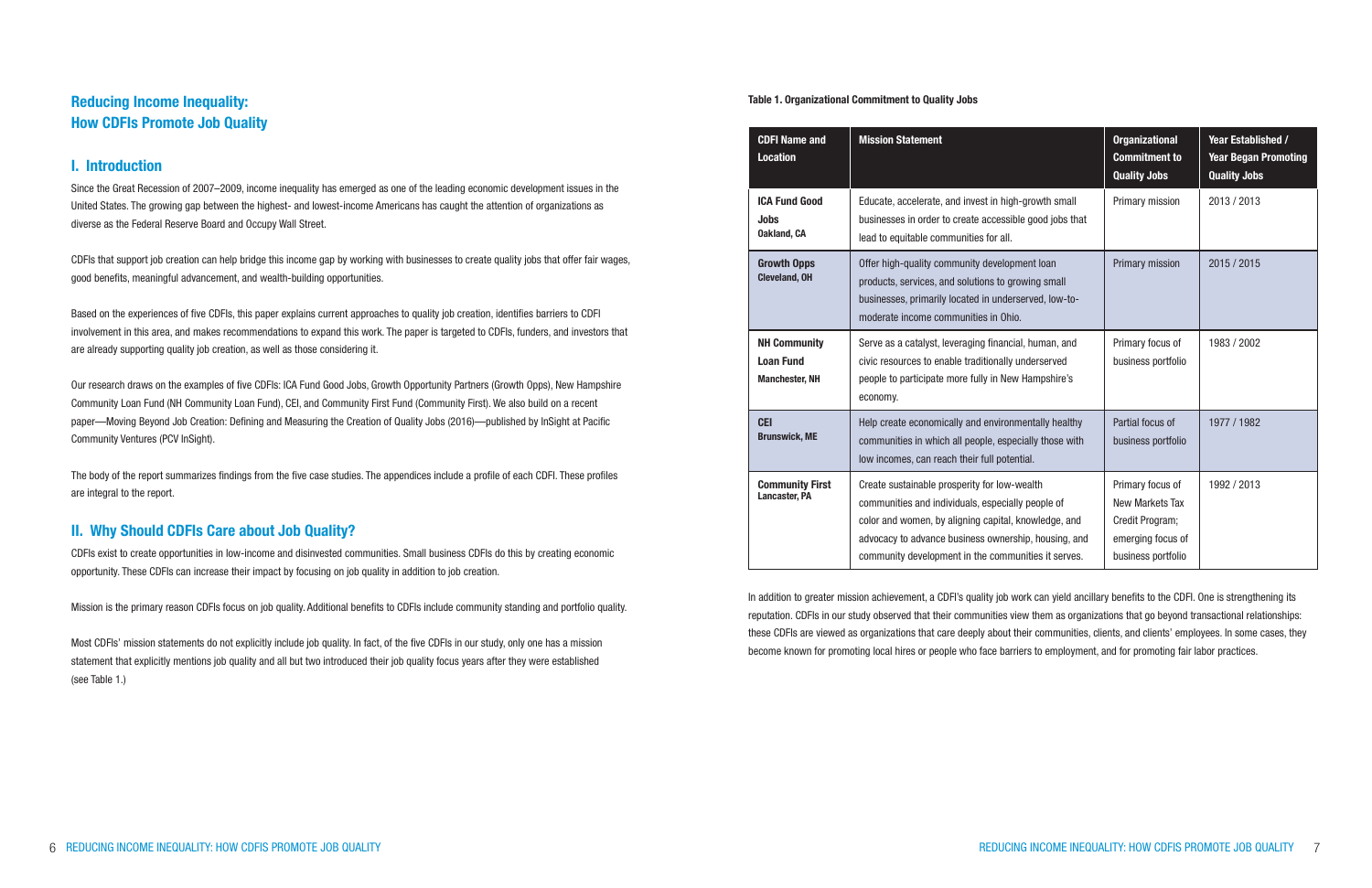- 4. Wealth-building opportunities that enable and incentivize employees to build the assets they need to manage financial emergencies and achieve long-term financial security for themselves and their families.
- 5. A fair and engaging workplace that balances the priorities and well-being of employees with the needs of the business. Examples include offering flexible and predictable schedules, treating all staff with respect and dignity, actively soliciting employees' ideas to improve the business, and helping staff understand how their work contributes to the business's success.

Using this definition as a springboard, we assessed how the five CDFIs in this study define quality jobs.

sharing.

- The five CDFIs commonly draw on all or most of the components of PCV InSight's definition. None explicitly include wealth-building opportunities, although two promote wealth building through training on open-book management, an approach that encourages profit
- Three CDFIs explicitly include a component not mentioned in the PCV InSight definition: particular characteristics of who is hired to fill a job (e.g., low-income, ex-offender, or disabled populations). PCV InSight decided to leave target populations out of the definition, arguing
	- **ICA Fund Good Jobs'** and **CEI's** definitions of quality jobs include hiring those who face
	- Community First's definition includes hiring locally, as measured by commute times.
	- NH Community Loan Fund does not include employee characteristics in its definition but prioritizes jobs that are accessible to individuals who lack a four-year college degree.
	- Growth Opps, which doesn't include a target population in its definition, has begun to

that this is related to the CDFI's mission rather than the quality of the job per se.

#### From the Field: *Who we hire*

barriers to employment.

think more about the importance of this factor.

- 1. A living wage sufficient to support a decent standard of living or, at minimum, one that exceeds the median wage offered within the employer's industry.
- 2. Basic benefits that increase economic security, improve health, and promote work-life balance among workers. These include paid leave, health insurance, and a retirement savings plan.
- 3. Career-building opportunities that help employees develop the skills, networks, and experiences necessary to launch a career or advance along a career path. These opportunities can include training and mentorship—both formal and informal—and avenues for advancement within the company.

**NH Community Loan Fund** said quality jobs improve recruitment and retention, ultimately producing more resilient businesses. The CDFI contends that this is a way to mitigate a CDFI's portfolio risk.

Another benefit may be stronger portfolio quality. There is a growing body of research on the impact of quality jobs on businesses. The PCV InSight report provides a list of nine studies on this topic. If quality jobs do in fact improve business performance through lower recruitment costs, higher employee retention, higher morale, and ultimately, stronger employee performance, then supporting these businesses may indirectly improve a CDFI's portfolio quality. While more research is needed on the impact of quality jobs on business performance, the five CDFI business clients we interviewed support this hypothesis, uniformly citing these four benefits and agreeing that the positive outcomes outweigh the costs of higher wages, better benefits, time-consuming performance reviews, and investment in training and recruitment.

### III. What Is a Quality Job?

Before explaining how CDFIs promote quality jobs, we must first define what a quality job is.

PCV InSight offers a working definition of a quality job that is based on interviews with CDFIs, impact investors, academics, and others who promote quality job creation. PCV InSight synthesized what it heard into a single working definition that attempts to capture the spirit of its conversations. PCV InSight defines a quality job as having three or more of the following five components:

### From the Field: *Why we create quality jobs*

ICA Fund Good Jobs and Growth Opps want to inspire communities and other CDFIs to promote quality jobs. Both want the CDFI industry to raise the bar from creating any job to creating quality jobs that will help lower-income individuals thrive in their communities.

<sup>&</sup>lt;sup>2</sup> Definitions of open-book management vary, but it is generally accepted to include the following components: sharing the income statement and balance sheet with most employees; sharing other data with employees (such as productivity and plant utilization/quality data); encouraging employees to use the information in their daily work; training employees to understand financial numbers; and sharing the financial results through a gainsharing program. Source: https://www.nceo.org/articles/open-book-management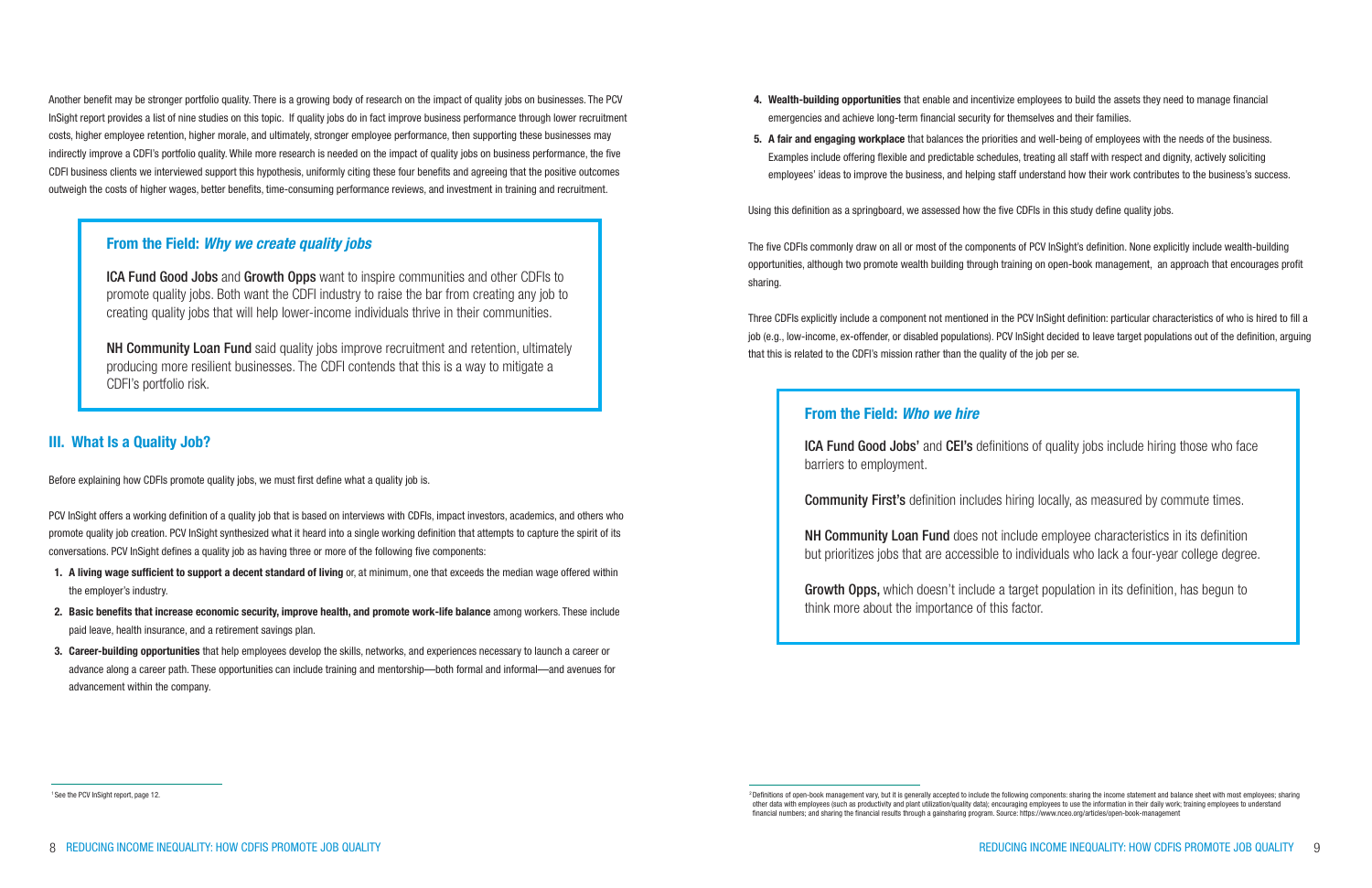### IV. How Do CDFIs Promote Quality Jobs?

While some businesses come to CDFIs with quality jobs in place, many need assistance in developing and introducing quality job components. CDFIs offer specialized, intensive development services and a range of financing products to help businesses establish and achieve quality jobs goals.

#### Development Services

CDFIs offer an impressive range of non-financial assistance to businesses committed to creating quality jobs. This is true in terms of topics, delivery mechanisms, and service providers. Assistance tends to be intensive and therefore expensive to provide.

In addition to more traditional business assistance topics—financial management, marketing, and business planning—all of the CDFIs:

b. Encourage businesses to develop a corporate culture that includes soliciting and addressing employee feedback in

- 1. Educate businesses about the benefits of quality jobs
- 2. Help businesses improve job quality. Examples include:
	- a. Encourage businesses to cross-train employees to increase job flexibility
	- business strategy and operations
- 
- 4. Help monitor businesses' finances as quality jobs components are introduced

3. Work with businesses to lower operating costs by improving efficiencies to help them cover costs of quality job components

Improving job quality can include helping businesses with human resource issues such as developing job descriptions, salary scales, recruitment strategies, employee performance plans, and health benefit plans.

Delivery mechanisms can include business accelerator programs, one-on-one business advising, board seats, advisory boards, and peer groups.

### From the Field: *Linking quality jobs with community well-being*

Growth Opps and ICA Fund Good Jobs are interested in the links between quality job creation and household or community well-being. Growth Opps plans to study the impact of quality job creation at the household level to assess whether wages alone make a difference in health and well-being or if other social services are needed. ICA Fund Good Jobs considers ensuring that a business positively impacts its community as fundamental to its work. An example of positive impact is a business that advocates for affordable housing so that its workers can live a reasonable distance from their place of employment.

#### Table 2. Quality Job Definitions

| <b>CDFI</b>               | <b>Quality Job Definition</b>                                                                                                                                                                                                                                                                          | <b>Wage Definition</b>                                                                                                                                                                                          |
|---------------------------|--------------------------------------------------------------------------------------------------------------------------------------------------------------------------------------------------------------------------------------------------------------------------------------------------------|-----------------------------------------------------------------------------------------------------------------------------------------------------------------------------------------------------------------|
| PCV InSight               | Must have at least three of five components: living<br>wage, basic benefits, career-building opportunities,<br>wealth-building opportunities, fair and engaging<br>workplace                                                                                                                           | Sufficient income to afford a decent standard of living<br>(as defined by the MIT Living Wage Calculator) or,<br>at a minimum, pays closer to a living wage than its<br>competitors                             |
| <b>ICA Fund Good Jobs</b> | Incorporates five core pathways: employment<br>access to those who face barriers to employment,<br>such as race, disability, gender, or a criminal<br>background; a living wage; benefits; a supportive<br>culture; and opportunities for advancement, such as<br>social networking and career ladders | MIT Living Wage Calculator combined with local<br>socioeconomic indicators                                                                                                                                      |
| Growth Opps               | Provides a living wage and at least one other<br>benefit, such as paid leave, retirement, health<br>insurance, or career advancement                                                                                                                                                                   | <b>MIT Living Wage Calculator</b>                                                                                                                                                                               |
| NH Community Loan<br>Fund | No standard definition; customized for each<br>business based on what is important to employees<br>of the business (e.g., flexible schedules or paid<br>leave may be more important than wage)                                                                                                         | Exceeds industry median wage                                                                                                                                                                                    |
| <b>CEI</b>                | Depends on community needs (e.g., scheduling<br>or paid leave may take priority over wages);<br>considers wages, benefits, flexible schedules,<br>career advancement, and hiring difficult to serve<br>populations                                                                                     | Depends on location (e.g., in some cases, businesses<br>with jobs above Maine's minimum wage may be<br>"good" in a rural area with high unemployment,<br>especially when other quality job factors are present) |
| <b>Community First</b>    | Wages, benefits, and flexible and dependable work<br>schedule; in some urban areas, may also include<br>maximum commute time                                                                                                                                                                           | US Department of Housing and Urban Development's<br>income limits                                                                                                                                               |

This range of definitions expands PCV InSight's framework to include employee preferences and who gets hired, as well as to recognize that employees of a given business may value one or two components much more highly than others.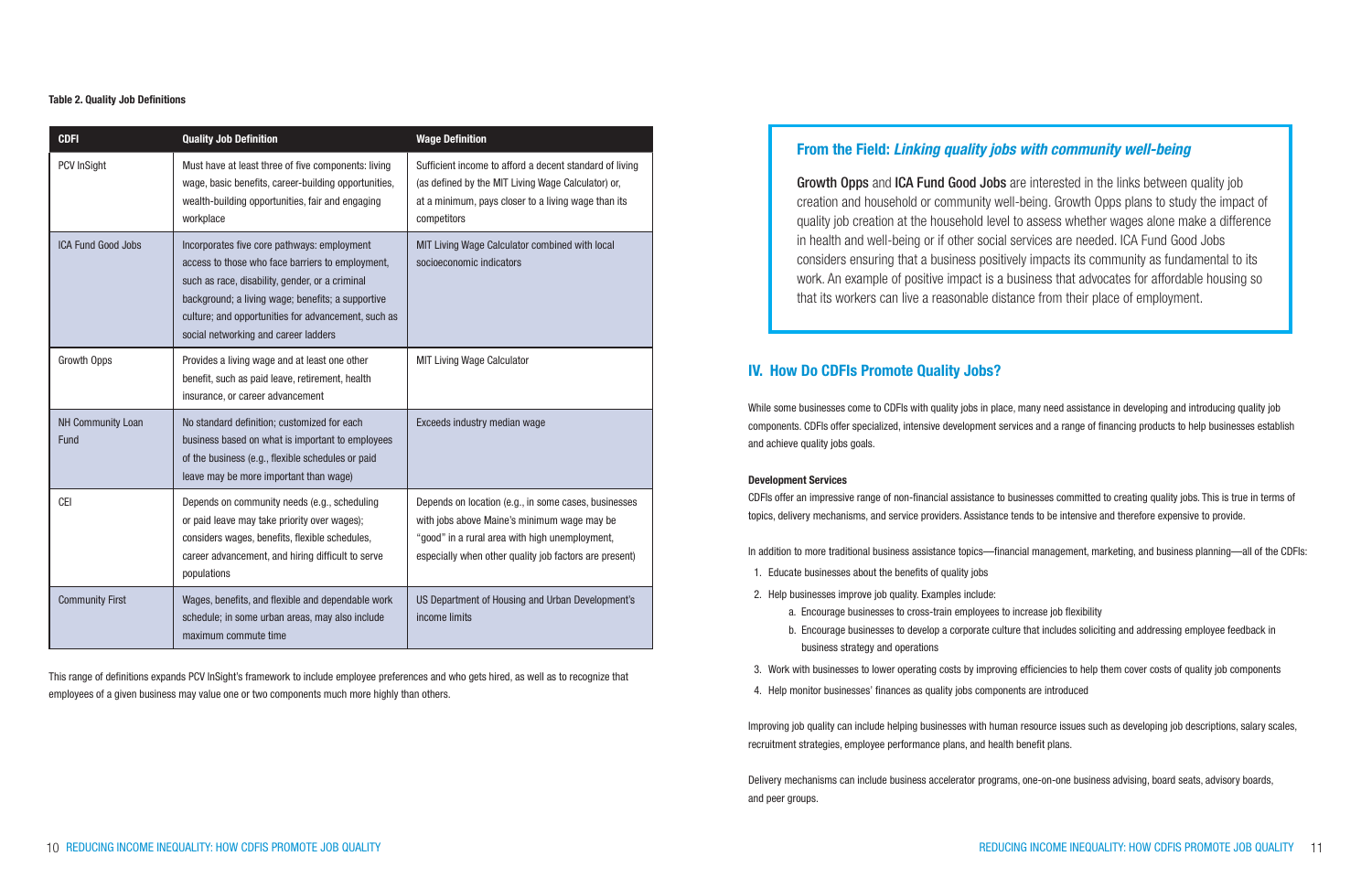#### Financial Products

All five CDFIs provide debt financing. Three provide equity or equity-like products, including growth capital alternatives to debt.

Financing can be used for a wide range of business purposes, some of which are directly tied to creating quality jobs. For example, some loans are used to cover the higher payroll costs of quality jobs. These loans have no pre-payment penalty so businesses can pay them off as soon as their cash flows grow enough to cover payroll.

Many CDFIs provide financial incentives in the form of reduced interest rates or royalty payments if a borrower meets or demonstrates progress in meeting agreed upon quality job promotion targets.

CDFI rely on staff and partners to deliver development services. Partners include volunteer networks, local community colleges, small business development centers, industry specific consultants, and workforce development agencies.

Growth Opps focuses heavily on helping with human resource issues like developing job descriptions and hiring practices, and identifying opportunities for cross training of employees. It also trains accountants and lawyers (i.e., "centers of influence" in the small business community) to become ambassadors of quality jobs.

While many partner services are provided at no cost to the CDFIs or their business clients, there is a cost to CDFIs in the significant time they devote to managing partner relationships and matching businesses with the right partners.

 *See more about CDFI quality jobs tools and some of the businesses they support in the Appendices.*

### From the Field: *Approaches to helping businesses*

ICA Fund Good Jobs leverages an extensive network of volunteers, most of whom are alumni of ICA Fund Good Jobs programs. Subsidized professional services are offered in specific cases. The CDFI's Good Employer Matrix (GEM) tool assesses hiring practices, growth rates, and company culture. (See Appendix G.) This tool serves as an entree to extensive conversations with business owners about job quality and how their companies can address community needs.

NH Community Loan Fund provides a "good driver discount," rebating a portion of interest or royalty payments when the business moves forward along its road map to achieving deeper employee engagement and better-quality jobs.

NH Community Loan Fund focuses its assistance on employee engagement. Its Engage Employees best practices tool guides conversations on the business benefits of engaging employees and serves as a road map to help businesses chart plans to increase employee engagement (see Appendix H). The CDFI also encourages most of its business clients to establish advisory boards that can provide expert guidance. While it is labor-intensive to establish and provide guidance to these boards, the CDFI finds that they are often more effective, longer-lasting, and more economical than working with paid industry consultants.

CEI's Employment Training Agreement (ETAG) specifies a borrower's hiring, wage, benefits, and employee training deliverables. (see Appendix I) CEI staff use an ETAG Assessment tool to track progress toward these deliverables and more. CEI also provides intensive support to help businesses meet their ETAG goals.

### From the Field: *Financial incentives for quality jobs*

CEI offers an interest rate reduction when a business meets goals set out in its ETAG.

ICA Fund Good Jobs may reduce interest rates when a business hires someone facing barriers to employment.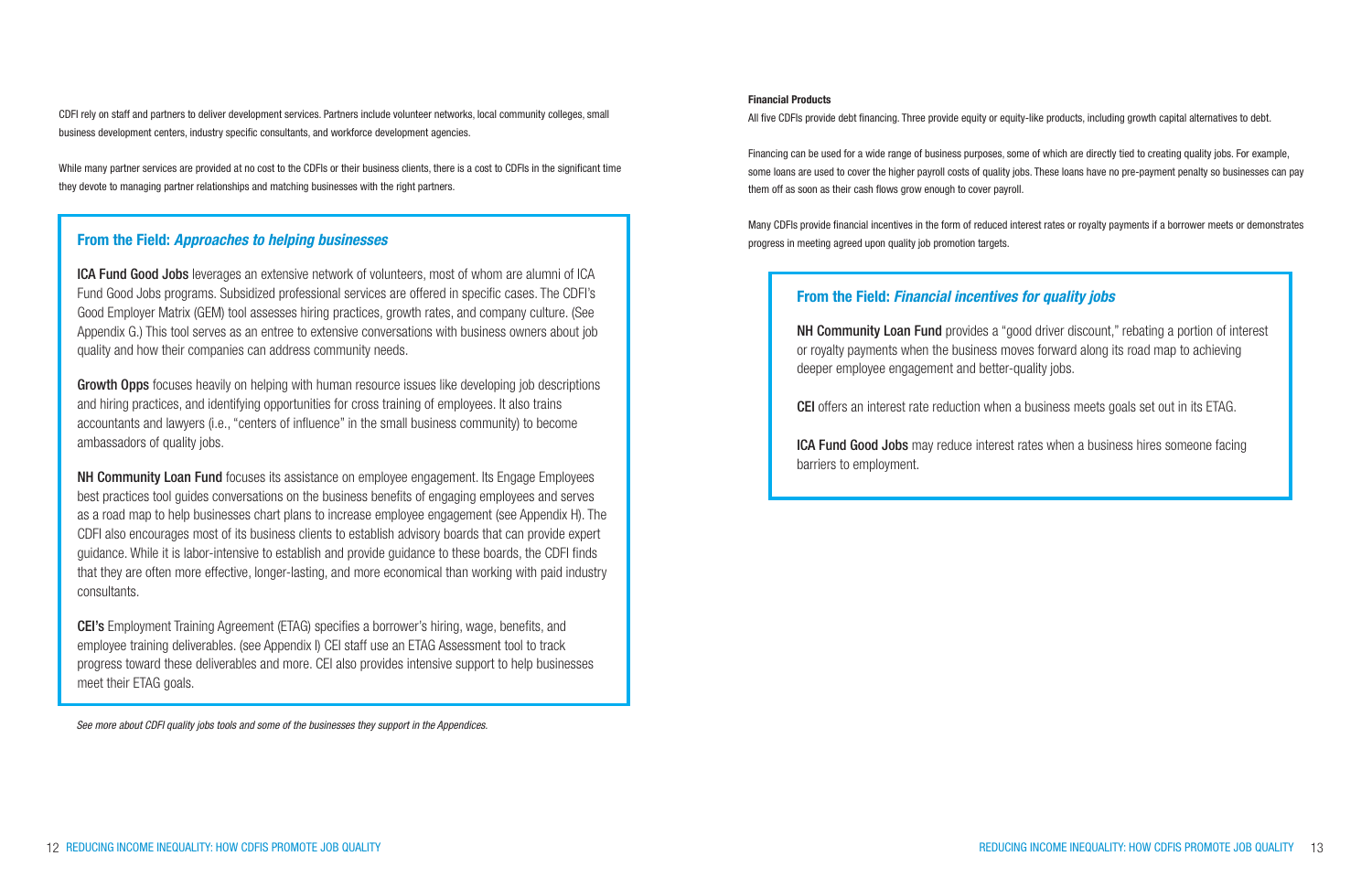#### 14 REDUCING INCOME INEQUALITY: HOW CDFIS PROMOTE JOB QUALITY REDUCING INCOME INEQUALITY: HOW CDFIS PROMOTE JOB QUALITY 15

### V. Which Businesses Create Quality Jobs?

We asked the CDFIs if they think certain businesses are more likely to create quality jobs than others. While too early in the CDFIs' collective experience to generalize responses, it is instructive to look at the similarities and differences across the five organizations.

Among the CDFIs, there is some agreement that to be in a position to create quality jobs, businesses should be growth-oriented and have \$500,000 in annual revenue and at least five employees.<sup>4</sup>

Based on the CDFIs' experiences, the single most critical factor is the business owner's commitment to job quality. Without this commitment, even growth-oriented businesses with the economic potential to create high quality jobs will likely fail to do so.

A look at the five CDFIs found that none of them have size, industry, or age in their funding requirements, although there are concentrations in some portfolios.

In terms of industries, there were no real commonalities among the five CDFIs. Some do not target specific industries. For example, Community First has no industry targets and will work with any business that lacks access to credit. Among those that do, the industries may have been selected for reasons other than their quality job creation potential. For example, NH Community Loan Fund markets heavily to farm/food businesses because they employ a large portion of the CDFI's market. CEI's concentration in sustainable agriculture, fisheries, nature-based tourism, and renewable energy reflects the CDFI's triple bottom line commitment to the environment rather than its commitment to quality jobs.

Table 3. Unique Services and Tools, and Financial Products

<sup>3</sup> Royalty financing fills the gap between debt and equity, offering growth-oriented businesses an alternative to equity financing. In a royalty financing arrangement, a business receives a specific amount of money and the investor receives a percentage of the company's future revenues over a certain period of time, up to a specified amount. Investors own a piece of the business's revenue stream rather than a piece of the business itself. Thus, royalty financing enables business owners to obtain capital without giving up a significant ownership position to

| <b>CDFI</b>            | <b>Unique Services and Tools</b>                                                                                                                                 | <b>Financial Products</b>                                                                                                                                  |
|------------------------|------------------------------------------------------------------------------------------------------------------------------------------------------------------|------------------------------------------------------------------------------------------------------------------------------------------------------------|
| ICA Fund Good Jobs     | <b>Good Employer Matrix</b>                                                                                                                                      | Debt and equity<br>\$250,000 and above                                                                                                                     |
| <b>Growth Opps</b>     | Train "centers of influence"                                                                                                                                     | <b>Debt</b><br>Up to \$750,000                                                                                                                             |
| NH Community Loan Fund | Engage Employees best practices tied to<br>"good driver discounts" (rebate a portion<br>of interest earned when jobs improve)<br>Advisory boards/CEO peer groups | Royalty financing <sup>3</sup> and debt<br>Up to \$1 million                                                                                               |
| <b>CEI</b>             | <b>Employment Training Agreement (ETAG)</b>                                                                                                                      | Debt; on a limited basis also provides<br>equity and debt with equity<br>Up to \$3 million                                                                 |
| <b>Community First</b> |                                                                                                                                                                  | Debt, generally up to \$500,000 for<br>businesses and up to \$1 million for<br>commercial real estate; New Markets Tax<br>Credit debt averages \$6 million |

### From the Field: *Business owner commitment*

NH Community Loan Fund looks for businesses with high growth potential that want to grow their companies by growing their people and want help finding ways to implement progressive management strategies tied to the bottom line.

Growth Opps works with business owners who are interested in educating and investing in their employees rather than waiting for someone else to train them.

CEI considers a business's leadership commitment to quality jobs when selecting ETAG candidates.

ICA Fund Good Jobs emphasizes that a business owner's commitment is key to success.

<sup>&</sup>lt;sup>3</sup> Royalty financing fills the gap between debt and equity, offering growth-oriented businesses an alternative to equity financing. In a royalty financing arrangement, a business receives a specific amount of money and the investor receives a percentage of the company's future revenues over a certain period of time, up to a specified amount. Investors own a piece of the business's revenue stream rather than a piece of the business itself. Thus, royalty financing enables business owners to obtain capital without giving up a significant ownership position to outside investors

outside investors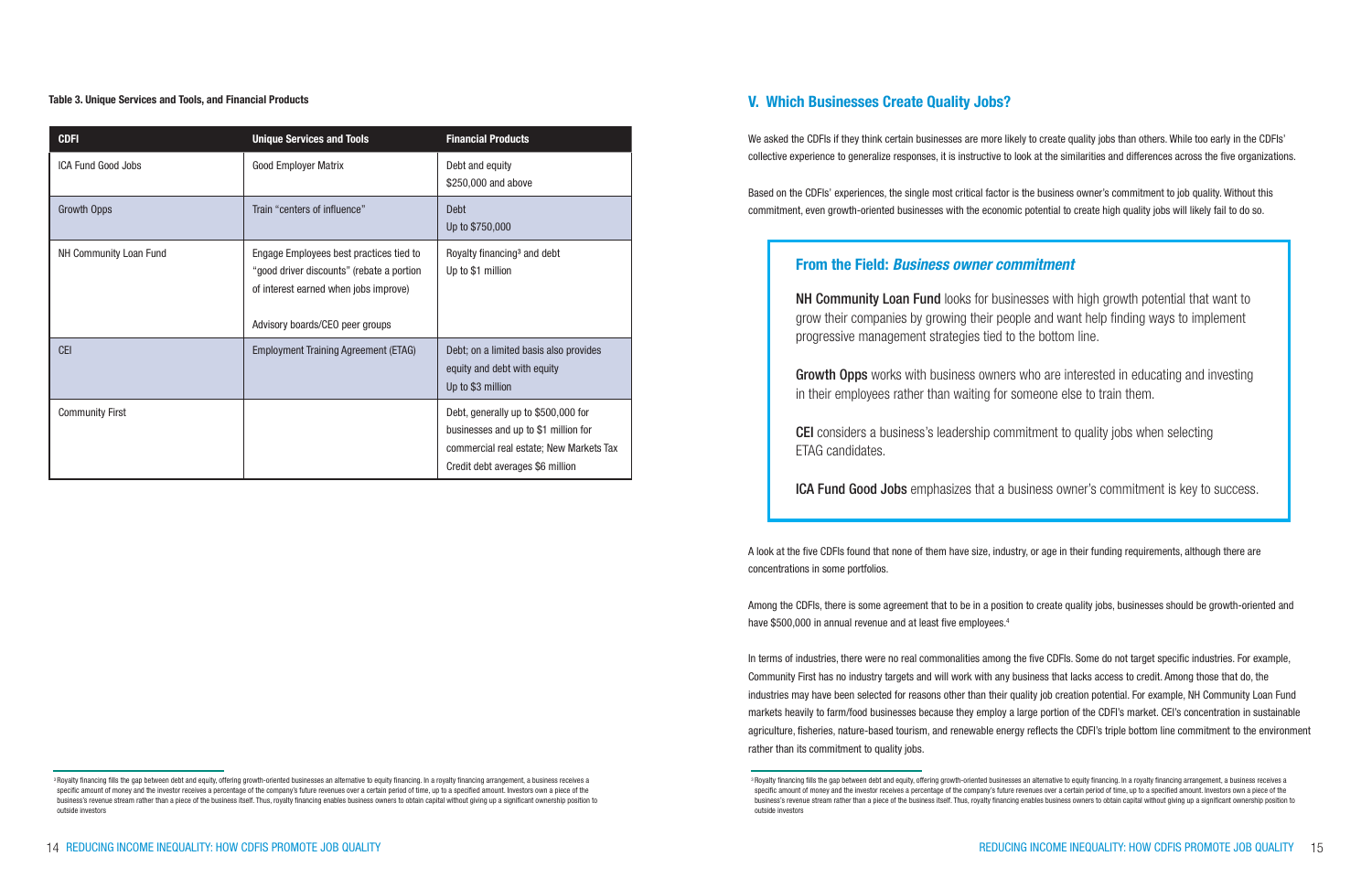| <b>Table 4. Job Quality Components Offered by CDFI Business Clients</b>                              |                       |  |  |  |  |
|------------------------------------------------------------------------------------------------------|-----------------------|--|--|--|--|
|                                                                                                      |                       |  |  |  |  |
| <b>Firebrand Artisan</b><br><b>Axiom</b><br><b>Sports and Spine</b><br>Single Digits, Inc.           | <b>York Academy</b>   |  |  |  |  |
| <b>Breads (ICA Fund</b><br>(NH Community<br><b>Physical Therapy,</b><br><b>Technologies (CEI)</b>    | <b>Regional</b>       |  |  |  |  |
| Good Jobs)<br>Inc. (Growth Opps)<br><b>Loan Fund)</b>                                                | <b>Charter School</b> |  |  |  |  |
|                                                                                                      | (Community First)     |  |  |  |  |
| 2008<br>2003<br>2003<br>2004<br><b>Year started</b>                                                  | 2011                  |  |  |  |  |
| \$1.2 million<br>\$1.4 million<br>\$30 million<br>\$1.6 million<br><b>Annual revenue</b>             | \$6 million           |  |  |  |  |
| 20<br># Full-time<br>55<br>14<br>220                                                                 | 64                    |  |  |  |  |
| employees                                                                                            |                       |  |  |  |  |
| 6<br>15<br>0<br>10<br># Part-time                                                                    | 3                     |  |  |  |  |
| employees                                                                                            |                       |  |  |  |  |
| 55<br>20<br>230<br>35<br><b>Total employees</b>                                                      | 67                    |  |  |  |  |
|                                                                                                      |                       |  |  |  |  |
| <b>Quality job</b><br>Above industry<br>Above industry<br>Above industry<br>Above industry           | Comparable to         |  |  |  |  |
| component #1:<br>median<br>median<br>median<br>median                                                | industry median       |  |  |  |  |
| Living wage*                                                                                         |                       |  |  |  |  |
| Quality job component #2: Basic benefits*                                                            |                       |  |  |  |  |
| No**<br>Yes<br>Health insurance<br>N <sub>o</sub><br>Yes                                             | Yes                   |  |  |  |  |
| Yes<br>Yes<br>Yes<br><b>Paid Leave</b><br>Yes                                                        | Yes                   |  |  |  |  |
| Yes (401K with<br>N <sub>o</sub><br>N <sub>o</sub><br>N <sub>o</sub><br>Retirement plan              | Yes (state            |  |  |  |  |
| match)                                                                                               | employees             |  |  |  |  |
|                                                                                                      | retirement plan)      |  |  |  |  |
| Quality job component #3: Career-building opportunities*                                             |                       |  |  |  |  |
| Yes<br>Training and/or<br>Yes<br>Yes<br>Yes                                                          | Yes                   |  |  |  |  |
| Advancement                                                                                          |                       |  |  |  |  |
| Direct deposit<br>Direct deposit<br>Direct deposit<br><b>Quality job</b><br>Direct deposit;          | Annual bonuses        |  |  |  |  |
| component #4:<br>periodic stock                                                                      |                       |  |  |  |  |
| <b>Wealth-building</b><br>options; annual                                                            |                       |  |  |  |  |
| opportunities*<br>bonuses                                                                            |                       |  |  |  |  |
| Quality job component #5: Fair and engaging work environment*                                        |                       |  |  |  |  |
| Predictable and<br>Yes<br>Yes<br>Yes<br>Yes                                                          | Yes                   |  |  |  |  |
| flexible schedules                                                                                   |                       |  |  |  |  |
| Annual performance<br>Yes<br>Yes<br>Yes<br>Yes                                                       | Yes                   |  |  |  |  |
| reviews                                                                                              |                       |  |  |  |  |
| <b>Future quality jobs</b><br>Offer health<br>Offer more stock<br>Offer more training,<br>If achieve | Add a new health      |  |  |  |  |
| options periodically<br>more advancement;<br>plans<br>insurance by end of<br>"phenomenal             | benefit option        |  |  |  |  |
| year; considering<br>growth," will<br>plans to offer health                                          |                       |  |  |  |  |
| profit sharing and<br>consider a<br>insurance and a                                                  |                       |  |  |  |  |
| annual bonuses<br>retirement plan<br>retirement plan                                                 |                       |  |  |  |  |

\*One of five components of a quality job, as defined in PCV InSight's Moving Beyond Job Creation: Defining and Measuring the Creation of Quality Jobs (2016) \*\*Used to offer health insurance but found it was cheaper for employees to buy insurance on their own. Provided a salary increase when they stopped offering it.

ICA Fund Good Jobs and Community First were the only CDFIs to comment on a business's age. ICA Fund Good Jobs said that, based on their experience, a business is ready to create quality jobs when it has been generating revenue for several years and is approaching a pivotal point in growth. In Community First's experience, quality job producers tend to be at least five years in operation.

What about growth orientation? While ICA Fund Good Jobs and Growth Opps solely target growth-oriented businesses, and CEI devotes its quality jobs efforts to growth-oriented businesses, all recognize that businesses without a traditional high-growth trajectory may have the potential to become quality job producers. The key with these businesses is understanding how to make them more profitable or finding other levers that make quality jobs viable for them. For example, low-paying jobs can get better if they also provide career advancement opportunities, schedule flexibility, and a respectful work culture.5

#### On the Ground—Why CDFI Business Borrowers Create Quality Jobs

Each CDFI introduced us to one of their business clients. Although the five businesses we spoke with aren't a representative sample of businesses that produce quality jobs, they all exhibit the general characteristics of high potential quality job producers described by the CDFIs.

The leaders of all five businesses are growth-oriented and have a conscious commitment to create quality jobs. All five have more than \$1 million in annual revenue, five or more employees, and a defined growth plan. They offer:

- Above industry average wages. All but one offer wages above their industry median.
- Basic benefits. All offer paid leave. All but two offer health insurance, and those two plan to offer it in the near future.
- Training and advancement opportunities. All offer training and advancement opportunities. Two provide generous tuition reimbursement programs. And most of the businesses take pride in having internal promotion policies.
- Wealth building. All offer some form of wealth building, with direct deposit being the most common product.<sup>6</sup> The second most common wealth-building option is annual bonuses. Only the largest businesses offered retirement plans.
	- Employee-centered culture. Each business described an employee-centered culture that prioritizes a high level of respect for employees. All offer predictable and flexible schedules.

See Appendices B–F for a profile of each business.

Table 4 shows which quality jobs components each business offers. Most components are available to all full-time employees; some are also available to part-time employees.

<sup>6</sup> While direct deposit is not by itself a wealth-building tool, it can be an important first step for both employees and businesses. Direct deposit can make saving easier for employees and allows them to access some external savings programs such as the US Department of the Treasury's myRA retirement product for employed individuals who don't have access to another retirement plan. Businesses that aren't able to provide wealth-building options directly can provide direct deposit as an indirect way of helping their employees build wealth.

<sup>5</sup> For more on this subject, see Steve Dawson and Maureen Conway, Build Ladders and Raise the Floor.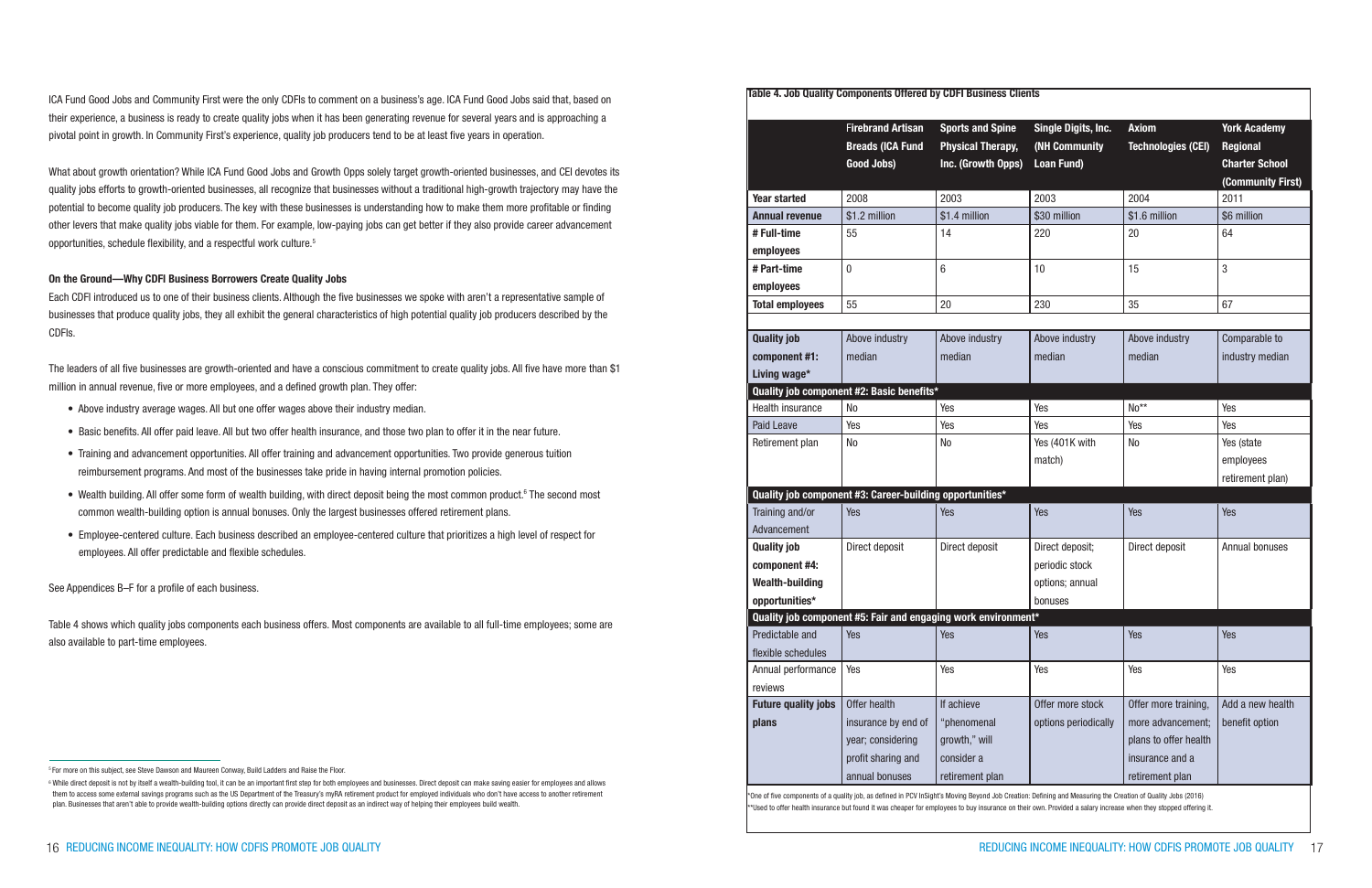We identified five specific barriers to expanding the industry's quality job promotion efforts: pipeline; cost of delivering development services; staff expertise; data collection, management, and analysis; and funding.

 • Pipeline. Building a pipeline of eligible business clients can be challenging for any CDFI business lender, not just those focused on quality jobs. Adding a new criterion—the potential to create quality jobs— further narrows the universe of eligible businesses. As in the larger universe of CDFI small business lenders, pipeline issues vary among the five CDFIs, from posing no constraint at all to being a top concern. Not all see the pipeline as a significant barrier. But all have taken steps to attract more businesses, from expanding geographic markets to introducing new financing products to considering businesses that are committed to quality jobs

 • Cost of Delivering Development Services. Active quality job promotion requires CDFIs to form deep relationships and provide intensive development services. In spite of partnerships with skilled volunteers and workforce and business development organizations, CDFIs spend significant time and resources on quality jobs development services. Even when CDFI staff are not directly providing the services, they are spending time identifying volunteers and partners, screening and orienting them, matching

 • Staff Expertise. All five CDFIs depend on partners to help deliver development services, in part because their staff members lack the necessary technical expertise. This includes expertise in developing job descriptions, hiring practices, health care plans, and stock options; incorporating quality job costs and benefits into financial forecasts; and creating efficiencies, such as work flow

- but can't immediately afford to provide higher wages and benefits.
- them with businesses, assessing their performance, and managing them on an ongoing basis.
- analysis, reducing redundancies, and eliminating waste.
- metrics in the short turnaround time we allowed during the research phase of this paper.
- Funding. The other side of the cost of providing development services is finding sources to cover those costs. The CDFIs we not help them attract substantial additional funding.

 • Data Collection, Management, and Analysis. Developing a streamlined process for the collection, management, and analysis of quality job promotion data is a common barrier for CDFIs. CDFIs must consider a complex web of information, starting with identifying and defining metrics for wage levels, core benefits, internal advancement, corporate culture, and wealth-building options, and ending with collecting and comparing the data.<sup>7</sup> Like any CDFI data collection effort, getting business clients to respond to data requests can be challenging. More difficult yet is measuring changes over time, something that requires greater analysis than simply summing up and averaging numbers. Indeed, while all of the CDFIs we interviewed collect data from their quality jobs clients—including metrics defined in the PCV InSight paper—none were able to provide more than a few of the

interviewed use a combination of private grants, individual donations, subsidies from parent organizations, federal and state funding, and earned income to fuel their quality jobs efforts. However, major public and private sources directing monies to the specific use of assisting businesses in quality job creation remain elusive. CDFIs generally agree that a focus on quality jobs does

### VI. Which Businesses Create Quality Jobs?

The five CDFIs profiled are some of the industry's top quality job promoters. Yet, their combined scale is limited: annually, their quality job promotion programs provided development services to several hundred businesses and financed only 73.

#### Table 4. Job Quality Components Offered by CDFI Business Clients

|                                               | <b>ICA Fund Good</b><br><b>Jobs</b> | <b>Growth Opps</b> | <b>NH Community</b><br><b>Loan Fund</b> | <b>CEI</b> | <b>Community First</b> | <b>Total</b> |
|-----------------------------------------------|-------------------------------------|--------------------|-----------------------------------------|------------|------------------------|--------------|
| <b>Years promoting quality jobs</b>           | 20                                  | 1                  | 13                                      | 25         | $\overline{2}$         |              |
|                                               |                                     |                    |                                         |            |                        |              |
| # TA Clients                                  |                                     |                    |                                         |            |                        |              |
| All businesses                                | 163                                 | $200+$             | $200+$                                  | 2,500      | $770*$                 | $3,833+$     |
|                                               |                                     |                    |                                         |            |                        |              |
| Businesses with quality job<br>creation goals | 75                                  | 16                 | $200+$                                  | 21         | not tracked            | $312+$       |
|                                               |                                     |                    |                                         |            |                        |              |
| # Financing clients                           |                                     |                    |                                         |            |                        |              |
| All businesses                                | 5                                   | 5                  | 35                                      | 190        | 150                    | 385          |
| Quality jobs                                  | 5                                   | 5                  | 35                                      | 21         | $7**$                  |              |
| <b>Businesses</b>                             |                                     |                    |                                         |            |                        | $73**$       |
| <b>Time period</b><br>(12-months ending)      | 5/31/16                             |                    | 6/30/16                                 |            | 12/31/15               |              |

\*One of five components of a quality job, as defined in PCV InSight's Moving Beyond Job Creation: Defining and Measuring the Creation of Quality Jobs (2016) \*\*Used to offer health insurance but found it was cheaper for employees to buy insurance on their own. Provided a salary increase when they stopped offering it.

The main barrier that CDFIs face in quality job promotion is their ability to scale up operations and reduce the overall costly nature of the process. The CDFIs recognize that promoting quality jobs is a time consuming and expensive business. They are keenly aware of their dependence on private grants, foundations, individual donors, and/or public monies to fund operations. Each hopes to achieve greater sustainability through fee structures or streamlining.

<sup>7</sup> PCV InSight's paper on job quality advances the conversation, providing suggestions for metrics, definitions, analysis, and presentation of findings.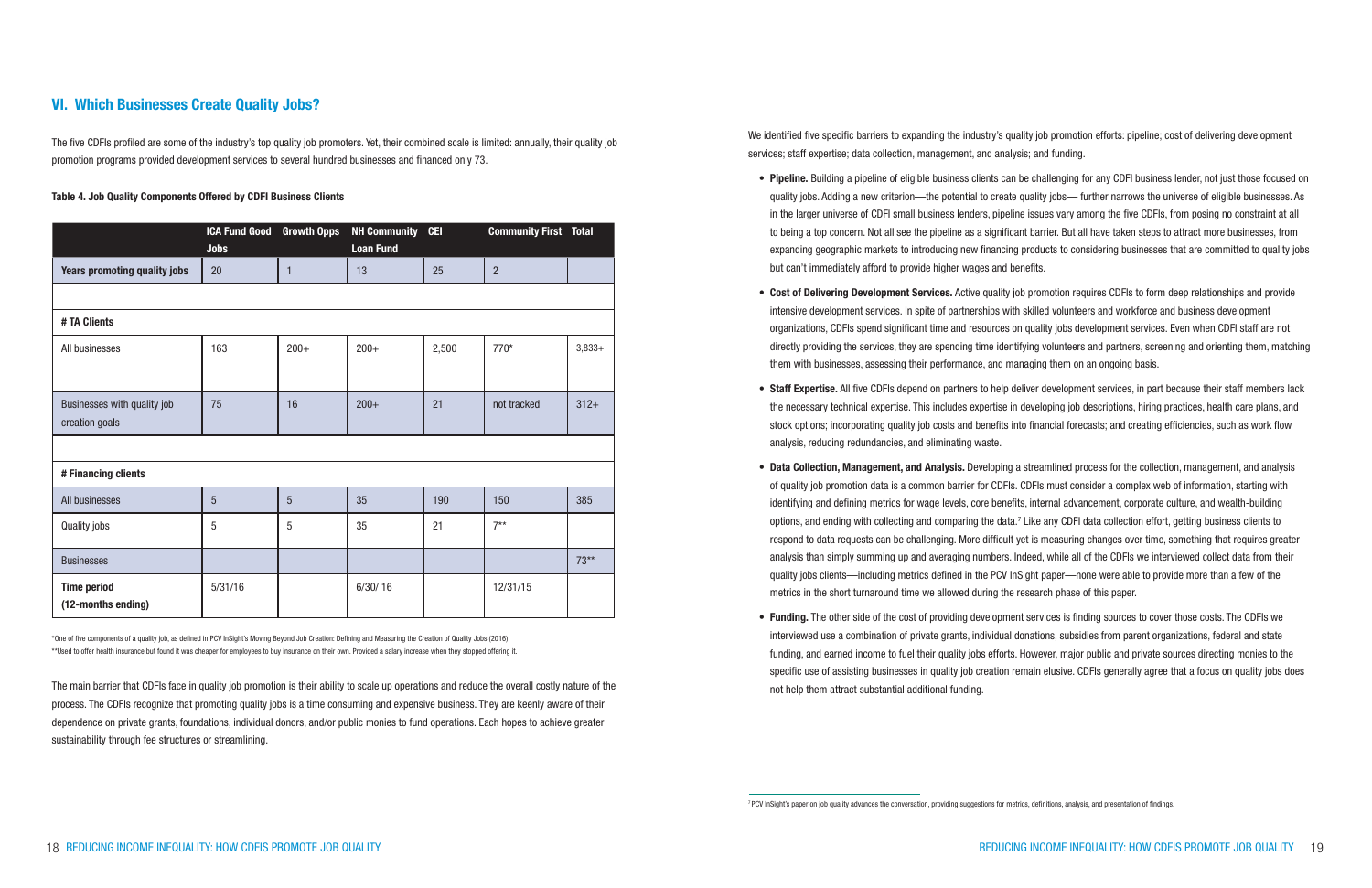4. Assess CDFI impact. Using CDFI-collected data, conduct research to determine whether CDFIs' quality jobs interventions are

- truly making a difference at the business and employees, and even the employee's household level.
- 
- 

5. Consider expanding targets for quality job interventions. Businesses with low profit margins and no growth plans employ many unskilled low-wage workers in CDFI markets. These businesses might be candidates for introducing low- and no-cost interventions, such as predictable and flexible schedules, advancement opportunities, and direct deposit. CDFIs that currently prioritize quality job promotion, as well as other CDFIs, could broaden their impact on quality job creation by working with these businesses. Given the high percentage of low-wage jobs in CDFI markets, this approach could yield significant community impact.

6. Encourage funders to fully support quality jobs. The CDFI industry and its advocates and key stakeholders should encourage private, public, and philanthropic institutions interested in issues of income inequality to recognize the costs of—and support— CDFIs' quality jobs work. In the short term, funding support can both cover these costs and support the research needed to ultimately lower them. In addition, there may be opportunities to loosen the restrictions on some funding programs so the programs can be used to promote quality jobs among a larger population. For example, programs that target dislocated workers could be loosened to include job loss prevention so that CDFIs could use them to add job quality to their job retention activities.

Today, a small number of CDFIs actively promote quality jobs. As more CDFIs get involved in this work, it will become easier to accomplish many of these recommended next steps and more businesses, employees, and communities will thrive.

### VII. Next Steps

- 1. Increase awareness of how businesses benefit by providing quality jobs. The CDFI industry can approach this in two ways: share existing research on the benefits of quality jobs and conduct its own research. Existing research on quality jobs is based on analysis of businesses that are larger than typical CDFI clients. New research based on the CDFI experience would offer the added benefit of expanding existing research to include smaller businesses.
- 2. Determine which development services interventions have the greatest impact and find ways to make them more cost effective to deliver. CDFIs provide assistance on a myriad of topics through a web of delivery mechanisms. Research into which ones have the greatest impact could help CDFIs narrow their focus to a more manageable set of development services. With a narrower list, CDFIs can explore ways to deliver them more cost effectively.
- 3. Identify the best business-level metrics to measure quality job creation and create systems to collect, manage, and analyze this data. The PCV InSight research makes clear recommendations for metrics, data collection instruments, analysis, and presentation of findings. It would be helpful if CDFIs could agree on and adopt a common set of metrics. Then, recognizing that systems that promise high response rates and are able to quickly analyze the data and produce presentation charts and tables are lacking, an effort should be made to develop a system or systems. Such a system would save CDFIs time, frustration, and money, and facilitate research on which interventions are most effective.

**Community First** is beginning to see funder interest based on the quality jobs data it collects.

In this post–Great Recession time of growing income inequality, lingering high unemployment in some regions, and displacement due to gentrification, job quality should be part of the national conversation. It is particularly resonant for CDFIs, whose collective mission is to increase opportunity for all. Based on our research, we make six recommendations to help advance the breadth and impact of quality job promotion efforts in the CDFI industry.

Growth Opps raises the concern that funders may see only the short-term costs of quality jobs promotion (i.e., higher payroll costs for the businesses, higher technical assistance costs for the CDFI, and therefore higher risks to the CDFI) rather than the mid- and longterm benefits of greater business resilience and a stronger CDFI portfolio quality.

#### From the Field: *Financing to promote quality jobs*

CEI saw quality job promotion attract funding in the past but sees it less so now.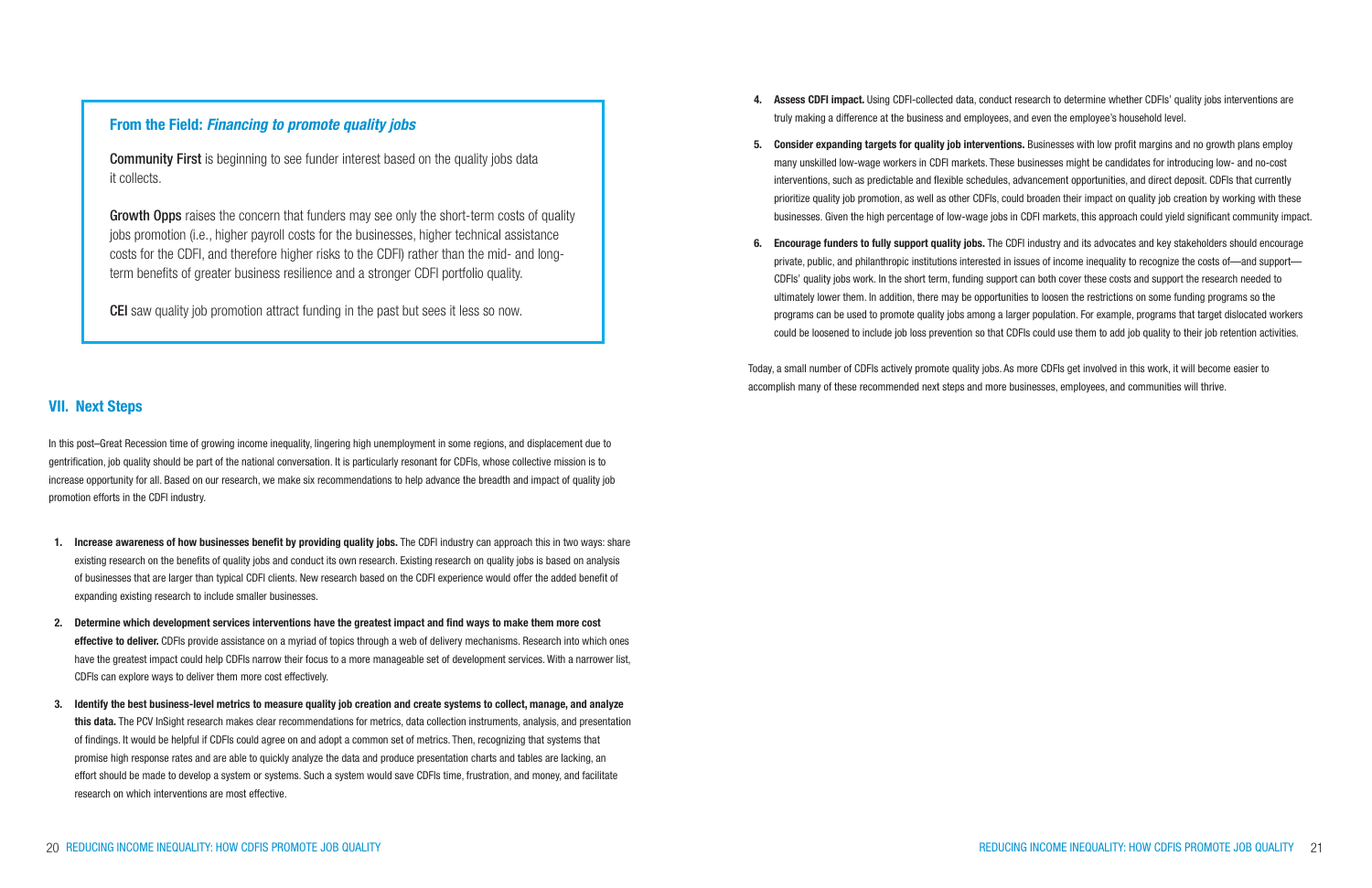### Appendices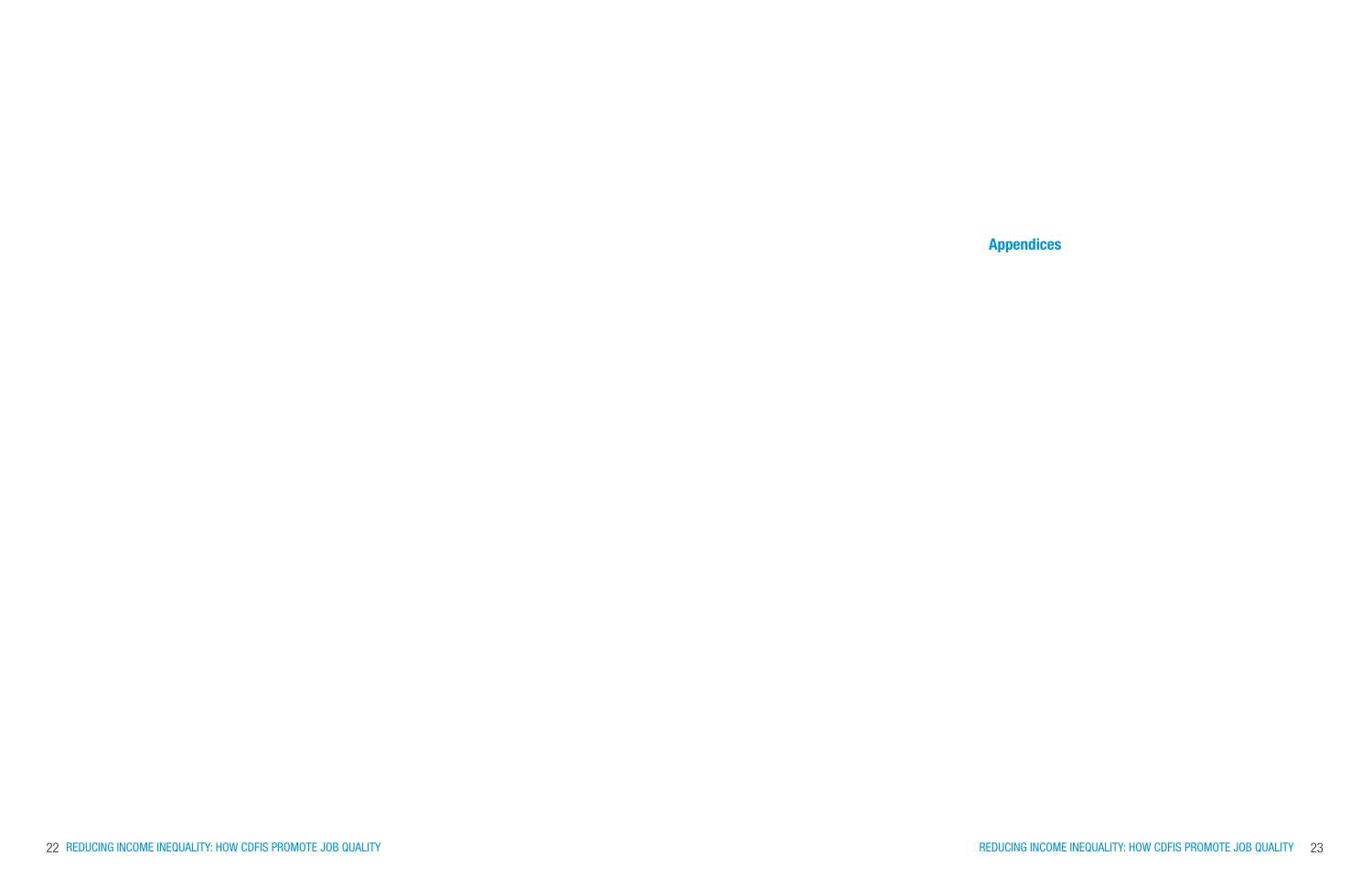#### Interviews

We talked to the authors of two of the above studies: Tom Woelfel and Daniel Brett from PCV InSight and Noelle Baldini from the Federal Reserve Bank of Philadelphia.

Based on the literature review, discussions with Woelfel, Brett, CDFIs, and industry experts, and our knowledge of OFN's membership, we invited five CDFIs that are actively engaged in promoting quality jobs or tracking job quality characteristics to participate in the study. Four are OFN Members. We interviewed:

- Sean Murphy, Chief Executive Officer, and Kot Hordynski, Director of Marketing and Impact, ICA Fund Good Jobs
- Michael Jeans, President, Growth Opps
- John Hamilton, Vice President of Economic Opportunity, NH Community Loan Fund
- Keith Bisson, President, and Paul Scalzone, Director of Workforce Solutions, CEI
- Joan Brodhead, Chief Operating Officer, and Kim Van Donk, Senior Associate, Community First.

We asked each CDFI to introduce us to one of their quality job creating business clients. We then interviewed a senior employee of each business:

- Leon Anderson, President and Chief Executive Officer, Sports and Spine Physical Therapy, Inc. (Growth Opps)
- Susan Corbett, Owner, Chief Executive Officer, and Chief Financial Officer, Axiom Technologies (CEI)
- Robert Goldstein, Founder and Chief Executive Officer, Single Digits, Inc. (NH Community Loan Fund)
- Monik Johnson, Business Manager, York Academy Regional Charter School (Community First)
- Matt Kreutz, Owner, Firebrand Artisan Breads (ICA Fund Good Jobs)

### Appendix A. Methodology

#### **Summary**

This paper's research is based on:

- interviews with five CDFIs and five small businesses that borrowed from these CDFIs;
- discussions about creating quality jobs that took place at three consecutive annual Opportunity Finance Network (OFN) Small Business Finance Forums;
- a literature review; and
- extensive conversations with the authors of the PCV InSight quality jobs report.

#### Literature

Our literature review included the following articles and reports:

- PCV InSight, "Moving Beyond Job Creation: Defining and Measuring the Creation of Quality Jobs (2016)" (including nine studies referenced in this report)
- Noelle Baldini, "Measuring the Quality, Not Quantity, of Job Creation," Cascade: No. 90, Winter 2016
- Maureen Conway and Steven L. Dawson, "Build Ladders and Raise the Floor," Aspen Institute and Paraprofessional Healthcare Institute, 2014
- Adam Davidson, "Managed by Q's 'Good Jobs' Gamble," New York Times Magazine, February 25, 2016
- Adam Dunn, Nan Maxwell, and Dana Rotz, "Economic Self-sufficiency and Life Stability One Year after Starting a Social Enterprise Job," REDF, January 2015
- Susan Mackenzie, Jeremy Nicholls, and Ailbeth Somers, "Measuring Real Value: A DIY Guide to Social Return on Investment," New Economics Foundation, 2007
- Jennifer Mudd, "Impact Measurement for CDFI Small Business Lenders," OFN Technical Assistance Memo, April 2013
- Zeynep Ton, "Why 'Good Jobs' Are Good for Retailers," Harvard Business Review, January–February 2012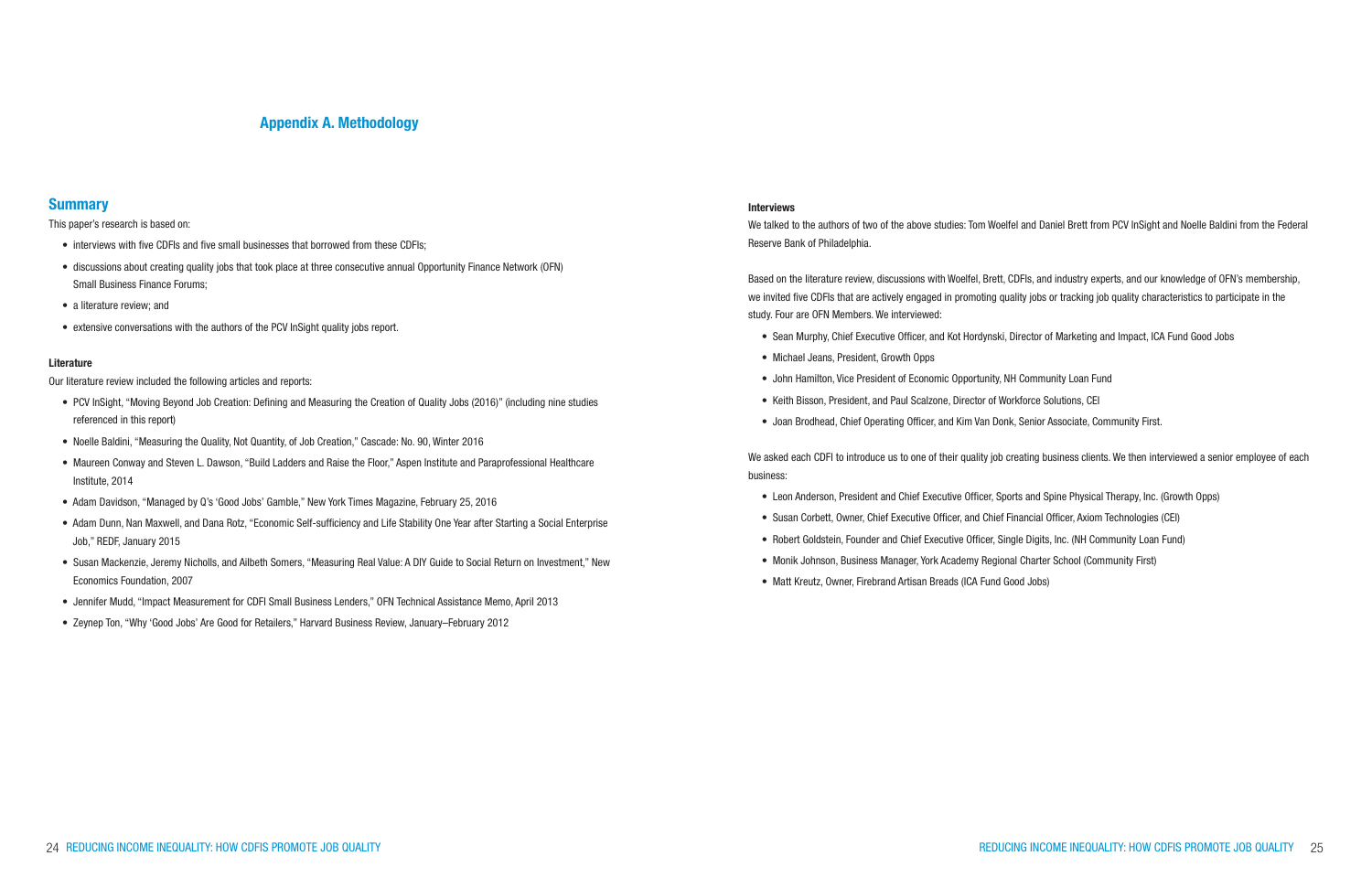Products and Services: ICA Fund Good Jobs' model has three steps: education, acceleration, and financing. Businesses first enroll in a 10-week growth strategies course that links them to specialized advisors. From this large pool of businesses, ICA Fund Good Jobs invites eight to 10 to enter its Good Jobs Accelerator program, which provides tailored, intensive advisory services. To be eligible for the accelerator, a business must be planning to create at least 50 quality jobs in three to five years. A subset of the accelerator businesses then access debt and/or equity financing. Financial incentives in the form of lower interest rates are available for businesses that make progress along the five pathways (e.g., hiring those who face barriers to employment and creating jobs that offer living wages, benefits, social networks, and ladders of promotion.)

ICA Fund Good Jobs has developed a Good Employer Matrix (GEM) to assess hiring practices, growth rates, and company culture. See Appendix G for more information on GEM. This tool serves as an entree to conversations about job quality and how a business can address community needs: For example, does the business advocate for affordable housing so its employees can live nearby? Does it help employees grow educationally, professionally, and socially?

Because of Inner City Advisors' 20-year history in the area (it was established in 1996), ICA Fund Good Jobs enjoys positive brand name recognition and is a sought after partner known for fair labor practice and local ownership. Its pipeline is consistently strong due to its advisory services and loan sizes. The organization sees itself working with small businesses that other financial institutions aren't targeting: growth businesses that need significant technical assistance and advisory services, more than \$250,000 in financing, and, possibly, equity rather than debt.

**Benefits:** Benefits to ICA Fund Good Jobs are mainly in mission accomplishment. While a leader in quality job promotion that can help other CDFIs engage in this work, the CDFI finds that getting other CDFIs interested in quality job promotion has been slow. Still, ICA Fund Good Jobs sees its work as an example for other CDFIs, as well as for area small businesses.

Target Businesses: ICA Fund Good Jobs works with high-growth businesses that have strong leadership teams committed to creating quality jobs.

> ICA Fund Good Jobs offers technical advice on a wide range of topics, including financial management, increased operational efficiency, and quality job promotion. Most of this is done through an extensive network of volunteers who are business owners and often graduates of ICA Fund Good Jobs programs. Professional, low-cost services are also offered in specific cases. The most popular of these are in the areas of legal services, human resource liability, accounting, and financial modeling services. Partnerships with workforce agencies provide recruiting and training services.

Costs associated with technical assistance and advisory services are covered primarily by foundation and corporate grants. Other revenue sources like individual donations, event sponsorships, and a new fee-for-service model in the accelerator program make up the difference; however, these sources account for less than 5 percent of operating income. Over the next five years, ICA Fund Good Jobs has a strategic imperative to become more self-sufficient.

Outcomes: ICA Fund Good Jobs tracks quality job creation. Its five portfolio businesses have grown from 115 employees in 2014 to 174 in 2015, a 51 percent increase. One hundred percent of the new jobs and 65 percent of all jobs are full-time with benefits.

### Appendix B. CDFI Profile: ICA Fund Good Jobs

A relatively young CDFI, ICA Fund Good Jobs was established in 2013 as a dedicated capital arm of Inner City Advisors (ICA), a nonprofit with the mission to create good jobs for people with high barriers to employment by providing small business owners with expert consulting, education, and investment to grow their businesses.<sup>8</sup> ICA Fund Good Jobs works in nine counties in the San Francisco Bay area. As its name indicates, the CDFI's sole focus is on creating quality jobs. As of May 31, 2016, it had a portfolio of five businesses, with a total debt and equity value of approximately \$2.5 million.

Common characteristics include annual revenue of \$1 million to \$1.5 million and six to 12 employees. ICA Fund Good Jobs tends to focus on "under the radar businesses" outside the tech industry, which typically gets most of the attention. Health care is one example of a less noticed growth sector. Another example, particularly in the Oakland area, is the organic specialty food sector.

Quality Jobs Definition: ICA Fund Good Jobs defines a quality job as incorporating five core pathways:

- 1. Employment access to those who face barriers to employment, such as race, disability, gender, or a criminal background
- 2. A living wage<sup>9</sup>
- 3. Benefits
- 4. A supportive culture—is it a great place to work?
- 5. Opportunities for advancement, such as social networking and career ladders

This definition incorporates not only a business's hiring practices and job benefits, but also its corporate culture.

Although not incorporated in its definition, ICA Fund Good Jobs also looks at how a business links to the broader economic ecosystem: does the business add value to a thriving and equitable community?

"Commitment to the pathways is key. Businesses don't have to be very far along when they start working with ICA Fund Good Jobs. We know how to work with a business where they are … and create a structure that is mindful of their time and impactful."

— Sean Murphy, Chief Executive Officer, ICA Fund Good Jobs

<sup>&</sup>lt;sup>8</sup> ICA Fund Good Jobs was originally created as Fund Good Jobs, a subsidiary of Inner City Advisors. In 2015, the two organizations combined to form ICA Fund Good Jobs.

<sup>9</sup> ICA Fund Good Jobs calculates an area living wage of \$14.25 based on the MIT Living Wage Calculator and current local housing, education, and economic development indicators. The local data is more current than the MIT calculator, allowing ICA Fund Good Jobs to take into consideration the rapidly changing cost of living in its market.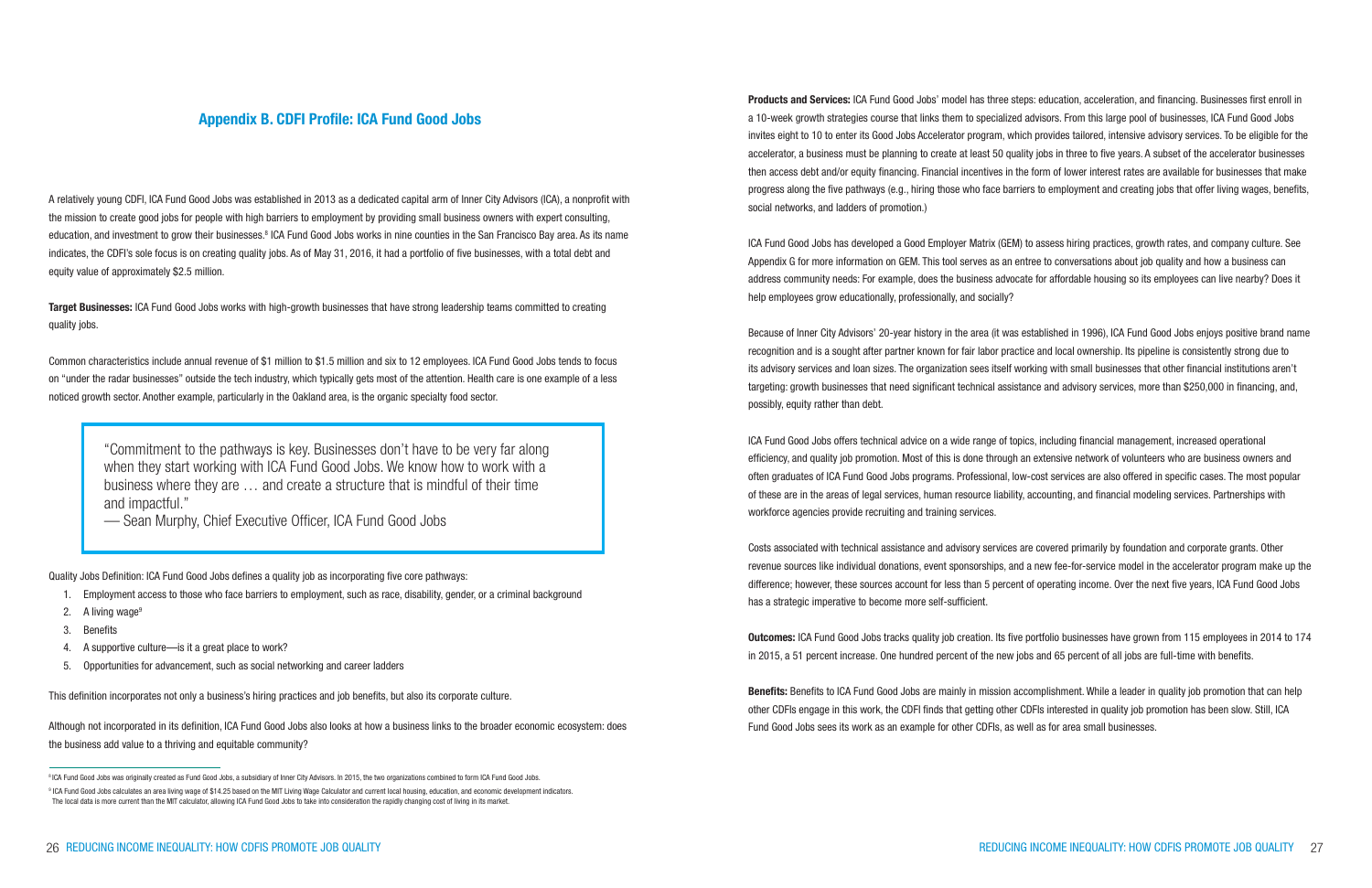### Appendix C. CDFI Profile: Growth Opportunity Partners

Founded in 2015 in northeastern Ohio, Growth Opps was created with a two-fold mission of providing debt funding to inner city and disadvantaged rural neighborhood small businesses while creating "meaningful wage jobs." With a sole focus on quality jobs, this young organization has a portfolio of five businesses with approximately \$1 million in loans outstanding.

Target Businesses: Growth Opps works only with growth-oriented businesses that pass a growth test and commit to delivering meaningful wage jobs. The owners of these businesses tend to be interested in educating and investing in their employees rather than waiting for someone else to train them.

Products and Services: Growth Opps' quality job focus is seen throughout its strategies, products, and services. From pre-screening, underwriting, and lower interest rates to technical assistance and data tracking, its goal is to find, fund, and assist businesses that will create meaningful wage jobs. Significant technical assistance goes toward human resource activities, such as job description development, hiring, training, and setting wage levels. Growth Opps teaches businesses to hire and train for the skills they will need in the future, not just the skills they need today. Ongoing monitoring of monthly financial statements allows the Growth Opps staff to quickly intervene with relevant technical assistance in, for example, operating efficiencies, hiring, cash flow, or marketing.

Definition: Growth Opps defines a meaningful wage job as one that offers a path beyond living wage based on the MIT Living Wage Calculator11 and at least one other benefit, such as paid leave, a company-sponsored retirement plan, or health insurance. The CDFI focuses on increasing employee wages and income levels and business profits as a way to effect meaningful change in low- and moderate-income neighborhoods. Using a combination of senior and subordinated debt, along with intensive technical assistance services, Growth Opps currently works with five businesses who together employ 104 individuals.

Benefits: Benefits are largely related to mission. Growth Opps sees itself as a strong example to other mission-driven lenders that want to help small businesses in disinvested communities become catalysts for change.

One unique marketing strategy Growth Opps uses is training local accountants and lawyers who work with small businesses. These "centers of influence," each of which works with numerous small businesses, have the opportunity to educate the wider small business community on the benefits businesses can realize when they create quality jobs. Growth Opps has found that these centers of influence can play a key role in convincing business owners to include meaningful wage jobs in their business plans.

Growth Opps provides loans up to \$750,000 (\$1,000,000 cap to any single guarantor), with an average loan size of approximately \$250,000. Terms are typically three to five years. Growth Opps often makes loans to cover the higher payroll costs of meaningful wage jobs. These are typically three-year loans, with no prepayment penalty, so businesses can pay them off as soon as their cash flow is sufficient to cover the payroll. Growth Opps may match the loan disbursement schedule to the creation of new meaningful wage jobs, requiring businesses to submit payroll reports showing they have made hires and are paying a meaningful wage.

Outcomes: Growth Opps data reveals that the 104 jobs provided by the five businesses it works with are at or above a living wage. Most jobs are eligible for paid leave and health insurance. Only the two largest businesses offer retirement plans. Growth Opps doesn't currently collect data on training, advancement, or scheduling, but plans to track this in coming survey cycles.

Barriers: ICA Fund Good Jobs does not feel that its quality job focus has led to higher levels of funding or more diversified funding sources. Its intensive advisory process is costly, even with its wide network of pro bono advisors. This cost barrier is coupled with a need for more low-cost capital: the CDFI's current loan fund of \$2.5 million was quickly deployed and ICA Fund Good Jobs is in the process of raising new funds. Loan loss reserves and balance sheet equity are other needs.

Future Plans: Despite these barriers, ICA Fund Good Jobs intends to increase its quality job promotion efforts. It hopes to see more funders, investors, CDFIs, and even small businesses being moved by the need for quality jobs, which would increase demand for the CDFI's work. While potential clients are plentiful, ICA Fund Good Jobs is looking for ways to go deeper and realizes that more partners are needed to help extend its reach and resources.

### Quality Job Producer: Firebrand Artisan Bread

Firebrand Artisan Bread has been in operation since 2008. In 2015, it reached \$1.2 million in revenue. It has demonstrated growth potential and its owners, Matt Kreutz and Colleen Orlando, are clearly committed to quality job creation. The business received a \$600,000 ICA Fund Good Jobs loan to expand its wholesale operation and open a retail bakery. The result is 55 full-time employees, all receiving \$12.50 to more than \$20 per hour. Most employees are at or above the \$14.25/hour living wage. All have flexible and predictable schedules, receive paid leave, have access to industry-specific and general business training, and see evidence of promotion opportunities—the business has filled 20 positions internally in recent years. The owners see that the payoffs for higher payroll, training, and management costs are better performance, higher employee retention, growing brand loyalty in the community, and ultimately, higher profits. In the future, Firebrand plans to provide health insurance and wealthbuilding opportunities, and to move toward open-book management.

<sup>&</sup>lt;sup>11</sup> Growth Opps uses the living wage for two adults and two children because this fits its market's demographic best.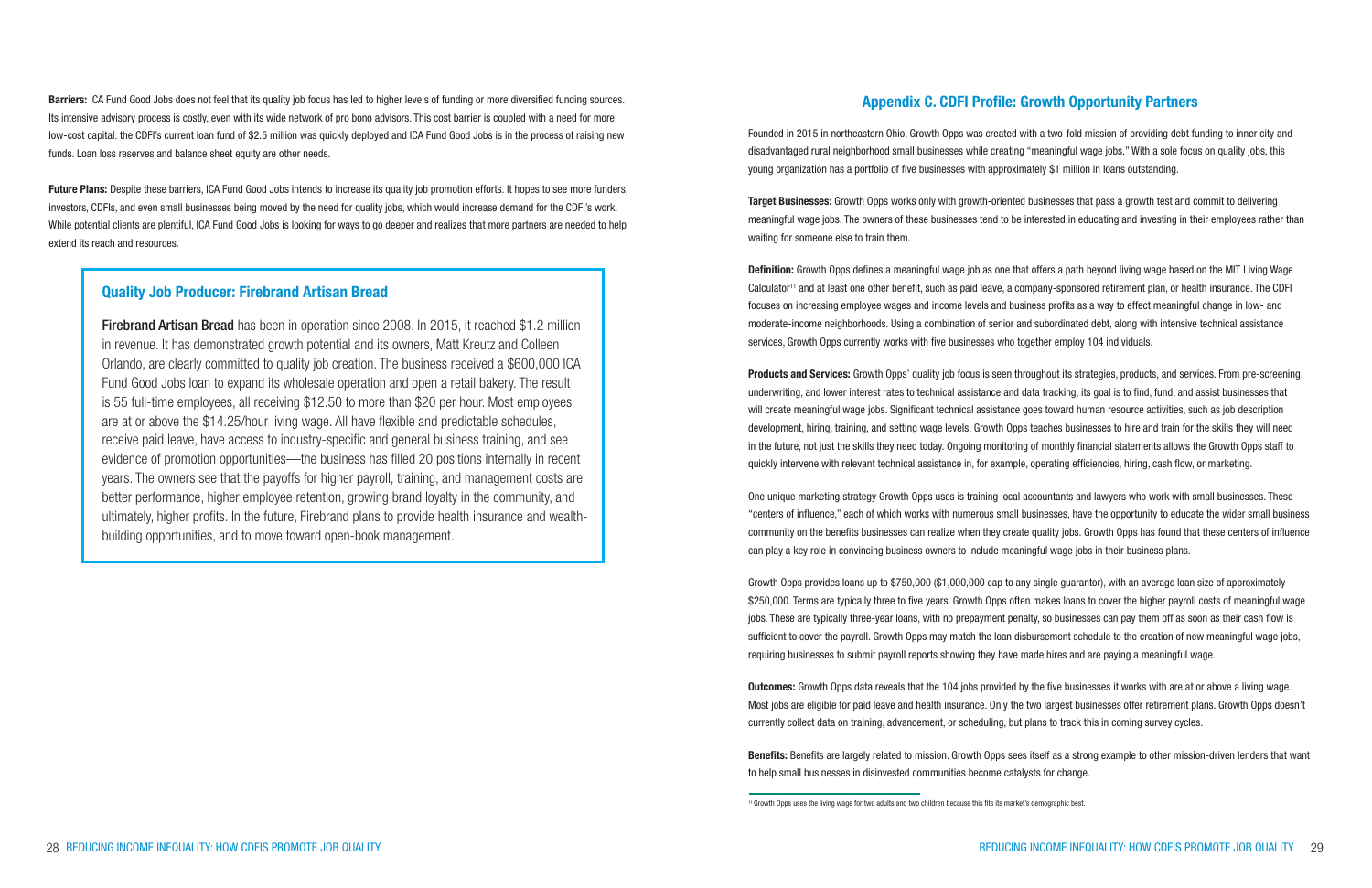The first is its pipeline and the ability to convince business owners to commit to creating quality jobs. To increase its pipeline, Growth Opps is considering expanding its target market to include the Cleveland inner-ring suburbs, many of which are experiencing economic stresses similar to those in neighboring underserved cities.

The costs of providing technical assistance and advisory services are another barrier. And gathering data is a challenge, as businesses may lack the ability or willingness to provide detailed information on wages, benefits, and wealth building.

Another barrier, one that impacts the business as well as Growth Opps, is timing. Businesses don't immediately see the full impact of creating meaningful wage jobs. In the short term, they experience the costs associated with higher wages, more benefits, and increased time spent on writing job descriptions and conducting annual reviews. It takes time for businesses to reap the benefits of lower turnover and a better-trained, more committed, and higher-performing staff. This lag means there can be a short-term financial risk to the businesses and a fundraising risk for the CDFIs: potential funders may be reluctant to support an organization that can't demonstrate sufficient progress in the short-term, even if the trend is positive.

Operating funds and loan capital are also challenges. Initially, JumpStart provided seed capital and operating support to Growth Opps. JumpStart continues to cover part of the salary of the president, who spends part of his time on JumpStart business. The two organizations are crafting a timeline for winding down that support. While in conversation with several funding sources that are interested in quality jobs, Growth Opps has not yet obtained funding from these sources. Self-sufficiency is a long-term goal. Currently, Growth Opps provides technical assistance services free of charge and covers the cost through grants. In the future, Growth Opps plans to partially cover these costs through referral fees from partner agencies, as well as interest income as it grows its loan portfolio.

Future Plans: Growth Opps' future plans include researching the impact of quality jobs on households rather than solely on employees. Growth Opps is also in discussion with another community lender, the Hebrew Free Loan Association of Northeast Ohio (HFLA), about an innovative collaboration. The historic HFLA, which has been providing interest-free loans to individuals for a multitude of purposes for more than 100 years, may consider requests from businesses to take out Growth Opps payroll or training loans and provide no-interest loans in their place.

"We are working really hard to raise the bar in economic development by holding up the banner that all jobs are not created equal"

—Michael Jeans, President, Growth Opportunity Partners

**Barriers:** Growth Opps notes several barriers to promoting quality jobs.

### Quality Jobs Producer Profile: Sports and Spine Physical Therapy, Inc.

Sports and Spine Physical Therapy, Inc. opened in 2003 with four employees. Its first Growth Opps loan was \$90,000 in 2015 and its second was \$36,000 in 2016. Leon Anderson, President and CEO, speaks of Growth Opps as a mentor that provides consistent and capable advice on a weekly basis and reviews financial trends and performance on a monthly basis. While shopping for a loan at a local bank in 2014, Anderson was steered toward Growth Opps as a potential good fit. After a three-hour conversation, both parties agreed it would work. Now, Sports and Spine has three locations, two in Ohio and one in North Carolina, and employs 17 full-time staff, three part-time staff, and three subcontractors.

All staff are paid wages ranging from \$12 to \$43 per hour, wages that are above the industry norm. Anderson decided to offer these wages in an effort to attract and keep good workers. However, wages alone do not define a quality job for Sports and Spine. Training, promotion from within, and a living wage are all central to the work philosophy. Anderson's father was one of the first licensed physical therapists in the area and the first African American licensed physical therapist in Ohio. He was known for mentoring young physical therapists. Anderson has continued this tradition. Sports and Spine is a teaching as well as a service institution.

It regularly trains and mentors pre-physical therapy students as paid and unpaid interns. Many of the interns who stay in the area opt to continue working at the business. The COO started cleaning closets at the business at 12, worked in the clinic at 16, and now manages the business. In the last 12 months, Sports and Spine has promoted two staff and moved two laterally. All workers are eligible for health insurance and paid leave, although less than half use the health insurance option. Retirement and wealth-building plans are not offered and would require significant growth in revenue. Anderson sees the benefits of offering quality jobs in higher employee retention, performance, and morale. However, Anderson also notes it takes time and investment in annual reviews, and effort to ensure the team remains strong. Luckily, they have achieved a reputation that makes this easier. He says, "People want to work with us because we are highly competent and they want to learn from and work with great professionals. Right now we have seven people on the waiting list trying to get into our student program."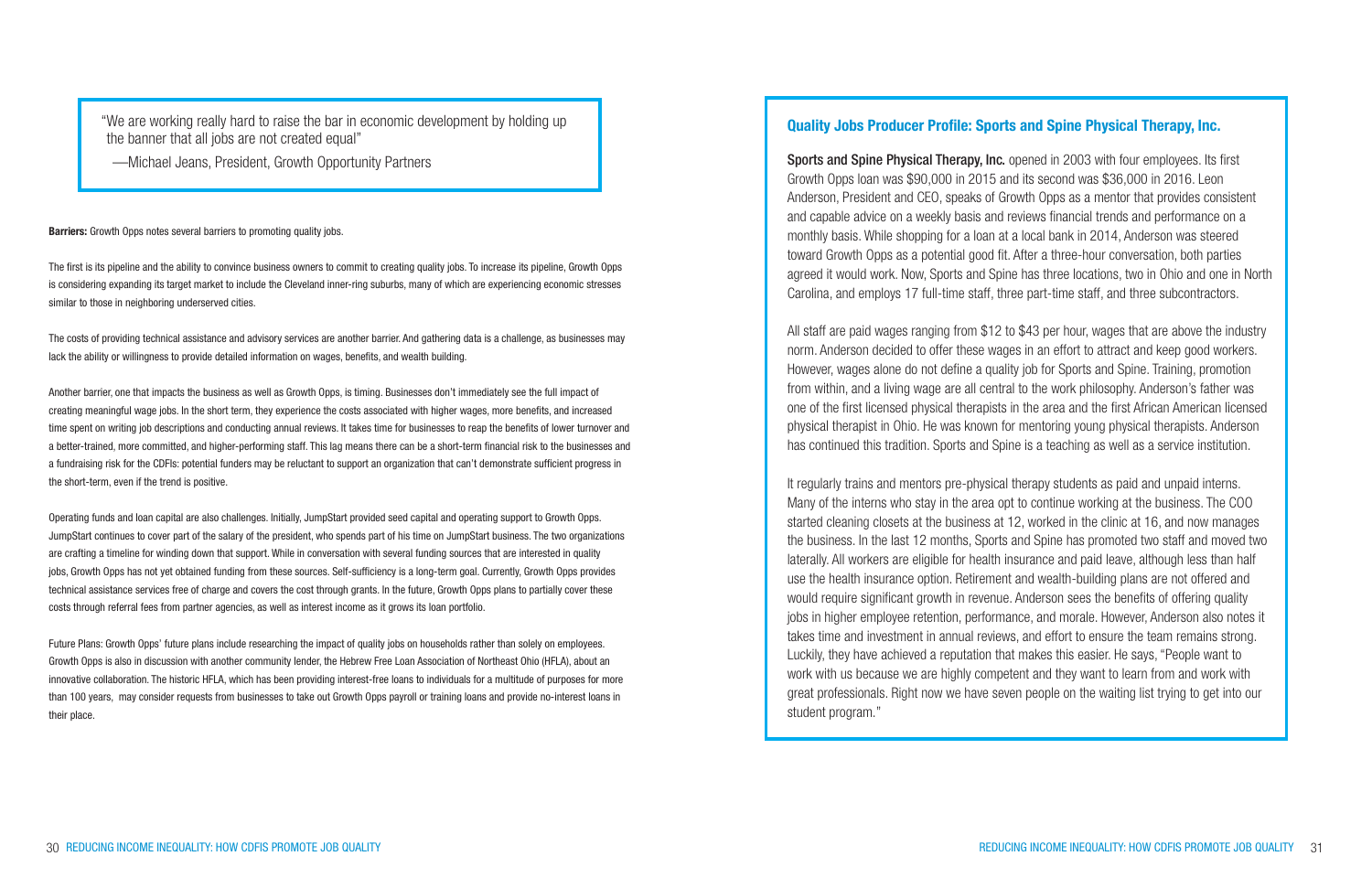Royalty financing isn't right for all businesses. To expand its potential client base, in 2013, NH Community Loan Fund added senior and subordinate debt to its suite of small business products. Today, the CDFI provides up to \$1 million in financing, with an average of \$250,000. Since adding the debt products, its portfolio has grown considerably.

Rather than assessing a business narrowly in terms of job wage or benefits, the CDFI takes a more holistic and customized approach that focuses on making the jobs incrementally better in accordance with feedback from the business and the employees. It has created an Engage Employees tool that provides a list of best practices to help the business chart its path and track its progress. See Appendix H.

NH Community Loan Fund is able to deliver individualized technical assistance due to its robust network of volunteers and paid consultants. The CDFI leverages the diverse skills and networks of its six-person business team to match a business with support for the business's unique needs.

The cost of this technical assistance is covered in two ways, either through volunteer advisors or—for businesses receiving royalty financing—paid consultants. Businesses receiving loans start out paying a small portion of the technical assistance cost to show commitment; NH Community Loan Fund covers the difference through cost-sharing grants and donations until the business can gradually pick up the rest.

NH Community Loan Fund has found advisory boards to be a powerful tool in transforming business outlook and providing specialized knowledge. The CDFI notes that local advisory boards and CEO peer groups often yield greater impact and are more economical than outside consultants. They also provide additional "eyes and ears," giving the CDFI additional insights on the business. NH Community Loan Fund has put in place a wide network of mentors and technical specialties. While most businesses are initially skeptical that they need an advisory board, some find them so valuable they continue to work with their advisory boards or participate in a CEO peer group well after they have repaid their NH Community Loan Fund loan or investment. For example, one business's CEO circle is now entering its fourteenth year.

Target Businesses: NH Community Loan Fund partners with businesses that have high growth potential, want to grow their company by growing their people, and seek help finding ways to implement progressive management strategies that tie to the bottom line. The CDFI targets businesses that hire people without degrees from a four-year college, offering these members of the community the opportunity to profit from a growing economy. There is no single type of business in its portfolio, though there are high concentrations of manufacturing and farm/food businesses. Businesses generally range from \$1 million to \$15 million in revenue and five to 50 employees. NH Community Loan Fund's experience has shown that industry sector, age, or size are less relevant to quality job creation than a business's culture and its owner's commitment.

Definition: In NH Community Loan Fund's view, it is hard to develop a standard definition for a good quality job. Businesses across sectors and at various stages of evolution take very different approaches to creating good jobs. This is why the CDFI takes a customized approach to growing quality jobs. For example, flexible schedules may be important to employees of a manufacturing business, but dairy farmers or millennials might put a higher priority on paid time off. NH Community Loan Fund defines good wages as those above what other similar businesses offer, but not necessarily a "living wage."

> Outcomes: When it comes to reporting on job quality metrics, NH Community Loan Fund avoids placing a burden on the business with a lot of "make work" reporting requirements or asking companies to capture the overall family income of their employees. Instead, the CDFI encourages capturing data useful for the business (e.g., sales, profits, cash flow) or already being captured for other purposes (e.g., wage reporting for unemployment insurance). A more resilient business is better able to provide higher-quality jobs, contends NH Community Loan Fund. To track business resilience, the CDFI's business finance team annually reviews metrics like sales, profits, and cash flow. NH Community Loan Fund collects the number of full-time equivalent jobs and the number of staff enrolled in benefits at loan/investment closing and semi-annually during the life of the loan/investment. The number enrolled in benefits is not broken down by type of benefit.

### Appendix D. CDFI Profile: New Hampshire Community Loan Fund

New Hampshire Community Loan Fund was established in 1983 to help community-based groups that provided long-term benefits to lowincome individuals. Its primary focus was affordable housing. In 2002, NH Community Loan Fund entered the small business market with a new program called Vested for Growth, led by the organization's vice president for economic opportunity, John Hamilton. Hamilton's vision was inspired by a few progressive, growing, high-tech manufacturing firms he had seen in New Hampshire. These firms were creating great jobs through open-book financials and profit sharing. Their staff were motivated, happy, and loyal as they all worked together toward the bottom line. Hamilton wanted to promote opportunities like these in NH Community Loan Fund's market. Today, NH Community Loan Fund is a multisector CDFI with a business program focused on quality job creation and business resiliency. As of December 2014, NH Community Loan Fund had total financing outstanding of \$75 million, including \$12 million outstanding to 35 businesses.

NH Community Loan Fund places a higher priority on a business's level of employee engagement—how the employee's voice is heard and performance appraised—than it does on hourly wage. Therefore, rather than assessing a business in terms of job wage or benefits potential, NH Community Loan Fund takes an organic approach, looking for businesses that believe an engaged workforce is the best way to success.

**Products and Services:** Vested for Growth's first financing product was royalty financing, a niche product that is an alternative to equity for growth-oriented businesses. Filling the gap between debt and equity can be useful for business owners who, turned down by their banks, cannot access equity or don't want equity because it would require them to dilute their ownership, bring in outside decision-makers, and/or position the company for a sale in three to five years. With royalty financing, the investor's return comes from earning a percentage of the company's future gross revenues over a certain period of time or up to a specified amount.<sup>12</sup>

"We hesitate to standardize . . . job improvement strategies are business specific; we assess employees to find out what is important to them."

 —John Hamilton, Vice President of Economic Opportunity, New Hampshire Community Loan Fund

<sup>&</sup>lt;sup>12</sup> For more on royalty financing, see http://www.inc.com/encyclopedia/royalty-financing.html.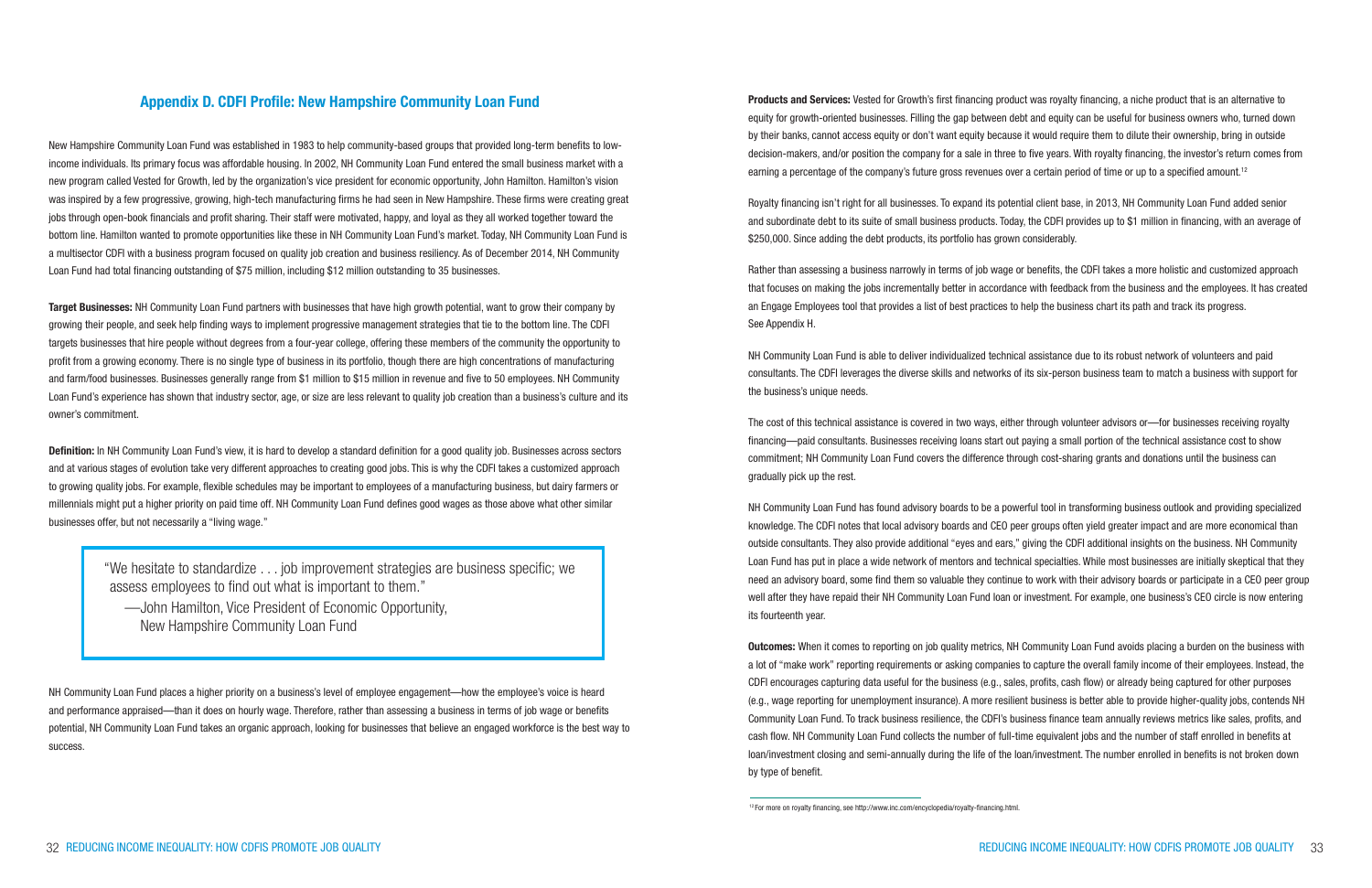### Appendix E. CDFI Profile: CEI

Based in Brunswick, Maine, CEI was established in 1977. Growing out of the civil rights movement, CEI's roots are in Maine's fishing industry and other natural resource industries. In 1982, CEI made its first business loan, an investment in one of Maine's many local fishing entities. This investment in a regional fish and cold storage business helped support essential industry infrastructure. Since then, CEI has continued to create quality jobs through its rural business financing portfolio. Today, CEI is a multi-sector CDFI, providing microenterprise, housing, community facilities, and commercial real estate financing in addition to business financing, its primary financing sector. At fiscal year end 2014, CEI had \$36 million in loans outstanding to 407 borrowers, of which \$19 million was to 190 small businesses. Twenty-one of these businesses are committed to creating quality jobs.

Target Businesses: CEI supports a wide range of businesses in many sectors of the rural and small town economy, with some sector specialization in sustainable agriculture, fisheries, nature-based tourism, and renewable energy. Many of these businesses are not high-growth with quality job creating potential—they may need financing to retain jobs or to create jobs in high unemployment areas, for example. CEI's quality jobs work is with the subset of businesses that are high-growth and planning to create jobs, and which have owners committed to quality job creation.

Definition: CEI's definition of a quality job weighs several components. Average starting wage is one component. With Maine's minimum wage at \$7.50, a \$10 per hour job with benefits in a rural area with high unemployment may be considered good quality for low-skilled labor. While businesses seek to provide competitive wages and benefits, other factors can be nearly as important as wage. For example, flexible and predictable schedules can be important, as can paid leave, health insurance, and a retirement plan. Rather than offer formal training opportunities, CEI's businesses tend to offer on-the-job training. CEI's focus goes beyond quality job creation to a business's overall community return in terms of longevity, environmental protection, and socially responsible practices.

Products and Services: CEI provides several different financial products. Loans range from \$5,000 to \$3 million. CEI also offers debt with equity and equity investments on a limited basis. New Markets Tax Credit (NMTC) Program investments range from \$10 million to \$30 million. While NMTC deals are not the focus of this quality jobs research, it should be noted that some of CEI's NMTC Community Benefits Agreements carve out funding for workforce development activities, such as job training and placement, and English as a Second Language classes for immigrants and refugees.

Barriers: The main barrier to scaling up is that business assessment and customized matchmaking between the businesses and advisors is time consuming. NH Community Loan Fund staff identify the needs of each business. To assemble an appropriate advisory board, NH Community Loan Fund staff then identify two to three choices among the pool of people for the business to interview. The process from beginning to end takes the CDFI staff's time and focused attention.

Future Plans: NH Community Loan Fund is optimistic about its model and will try to achieve more scale in the future.

The businesses with high growth potential and a plan to create jobs are considered to be candidates for CEI's Employment and Training Agreement (ETAG). See Appendix I for a sample ETAG. Through these agreements, CEI establishes clear expectations regarding hiring in disadvantaged communities; providing education, training, and core benefits to employees; and reporting regularly to CEI on wage and other data.

CEI assists the ETAG businesses in meeting these goals. CEI provides loans to promote hires from economically disadvantaged backgrounds. Staff identify state and federal resources to train and educate employees. Other interventions include educating businesses on the benefits of quality jobs, providing financial management advice, assisting businesses in creating career ladders, and reducing interest rates for businesses that successfully fulfill the ETAG. To lessen pressure on CEI staff, CEI often refers borrowers to its Small Business Development Center or Women's Business Center for assistance. CEI is sometimes able to connect businesses with community colleges for customized employee training, as well as link the businesses to industry-specific consultants. Partners also provide expertise in recruitment, workforce development, and creating greater operational efficiencies.

Benefits: By being a value-added partner that helps portfolio businesses create good quality jobs, NH Community Loan Fund is able to differentiate itself among alternative lenders in the market. It is also a primary strategy for mitigating risk. By having close working relationships with businesses, the CDFI is able to identify problems at early stages and help craft solutions. Businesses with engaged employees tap into a deeper motivation among their employees and unleash more potential as they become more "vested" in the growth of the company.

#### Quality Jobs Producer Profile: Single Digits, Inc.

Single Digits Inc. is a guest Wi-Fi software and services provider based in Manchester, New Hampshire. NH Community Loan Fund began working with the company after the two were introduced as like-minded entities regarding quality job creation. In 2011, Single Digits borrowed \$1 million from NH Community Loan Fund to build out its Human Resource (HR) Department. The importance of HR is cited by owner Robert Goldstein, who notes, "There are big competitors in our market and we want to deliver a higher level of service to customers. Our HR director spends a lot time staying ahead of the curve." Single Digits mirrors NH Community Loan Fund's employee-centered philosophy. The business is uniquely positioned to employ large numbers of high school and two-year community college graduates in the technical field. They provide a full complement of benefits including paid leave, health insurance, retirement, internal advancement, employee feedback mechanisms, and wealth building. Wages are competitive with the market place and they strive to attract and keep talent. With more than half of its management staff promoted from within, the company demonstrates how quality job components work to benefit both the business and its employees.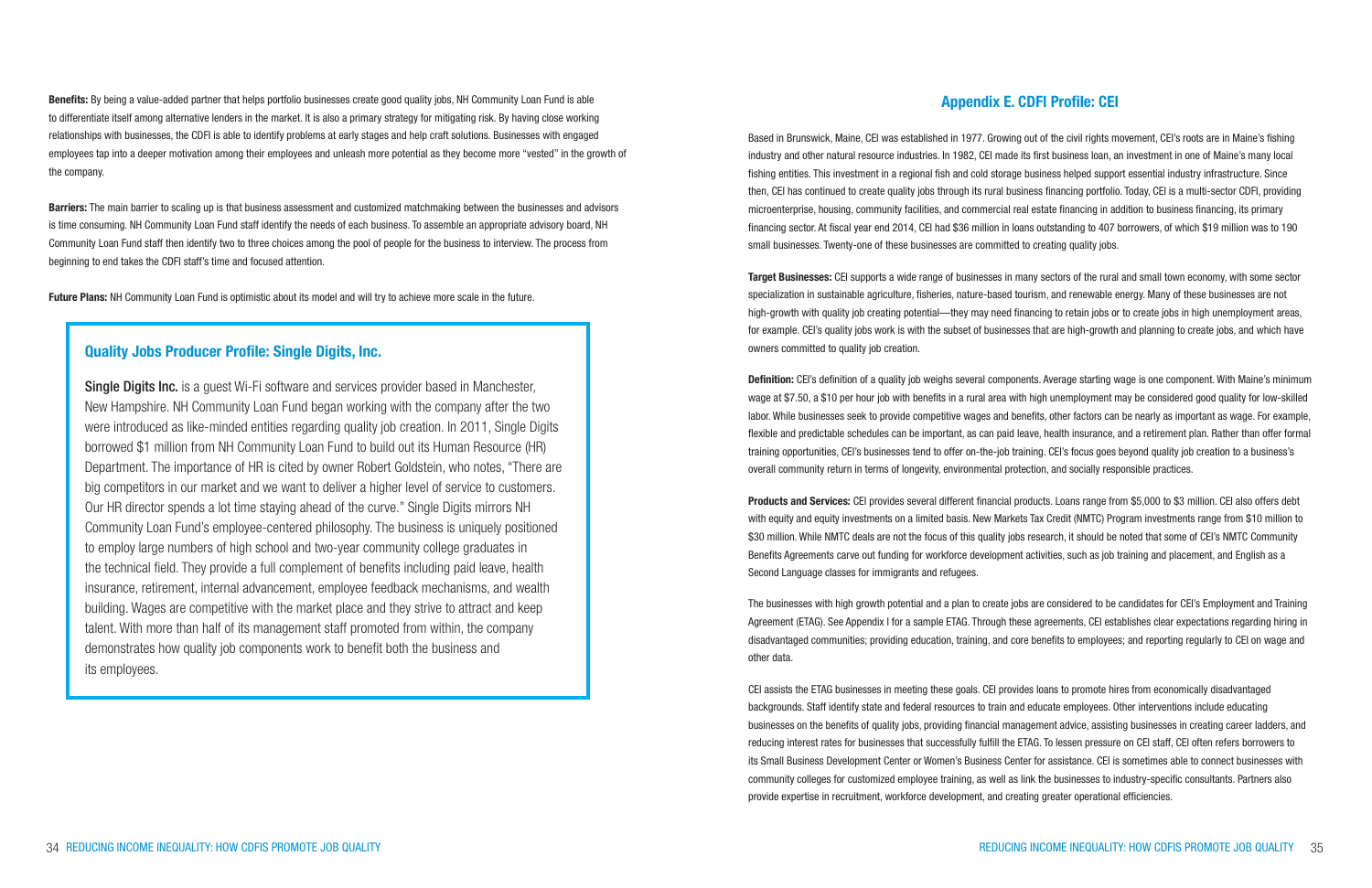Costs for technical assistance and ETAG-related activities are mainly funded through grants and renewable contracts. CEI has always had diverse revenue sources, including earned income, but as with other CDFIs, grants play an important role in quality job creation efforts.

Outcomes: CEI counsels more than 2,500 businesses each year. Its active loan portfolio includes more than 400 microenterprises, businesses, and projects, of which 21 businesses have ETAG compacts. CEI tracks the number, type, and wages of quality jobs created by ETAG businesses quarterly. CEI has not yet aggregated the quality job creation data from the 21 individual ETAG assessments.

Barriers: CEI sees several barriers to its quality job efforts. First, creating and maintaining a pipeline of high-growth businesses is always a challenge. CEI has expanded its CDFI Fund Target Market certification to include low-income targeted populations nationwide. Maine is CEI's primary market; however, it recognizes high potential opportunities in nearby states.

Benefits: Because of its history with and commitment to small business development, CEI sees its focus on creating quality jobs as critical to its mission. The CEI brand goes beyond that of transactional lender/investor. Businesses and communities consider CEI to be a partner deeply vested in helping companies create and keep quality jobs. This reputation has helped generate a steady pipeline of businesses interested in working with CEI, though not all these businesses are potential quality jobs creators.

Future Plans: CEI identifies several resources needed to expand operational reach and efficacy. CEI would benefit from additional staff or external expertise in specialized areas, such as health care plans, stock options, industry-specific knowledge, and logistics or efficiency management, as well as dedicated funding to conduct human resource assessments of ETAG clients. Public policy changes may also be needed. One example is the Department of Labor Workforce Innovation and Opportunity Act. This act targets funding to low-income and dislocated workers, but a critical need in Maine is for incumbent workers, refugees, and immigrants. Looking forward, CEI would like research and development funding so that the CDFI can identify which strategic interventions are most effective in creating quality jobs. If it could answer that question, it might be able to narrow its focus and have greater impact with its limited resources.

Second, time and expertise are limiting factors, both in terms of helping businesses improve jobs beyond wage increases and in monitoring ETAGs. Available funding limits the number of ETAGs that CEI can manage. Third is data management. While ETAG assessments provide a tremendous amount of data, they require significant time commitments from both borrower and lender, as wage data are cumbersome and difficult to gather and analyze. The data gathered from the ETAG assessment tool is not easily accessible for analysis. Technology is needed to help leverage this data.

Axiom Technologies is a broadband service provider with a commitment to creating quality jobs in rural Maine. Axiom believes that "every connection counts" and strives every day to reach its goal to provide broadband to every unserved home in Washington County and throughout the state. In 2014, Axiom started a nonprofit, the Axiom Education and Training Center (AETC), to further the business's mission and its "pay it forward" commitment to the communities in which it works. Founder and CEO Susan Corbett believes that through education and technology, Axiom and AETC can change the economic status of a region. Axiom continually invests in its employees through regular training and pays above market rates. Corbett credits her employees for the incredible work and dedication it has taken for Axiom to stay in business for ten years. She believes that the company's investments in its workforce has led to less turnover, a better company culture, and ultimately a commitment to its customers that is second to none. Recently, Axiom experienced double-digit growth. It expects to grow its workforce and footprint in the state in the coming year.

### Quality Job Producer Profile: Axiom Technologies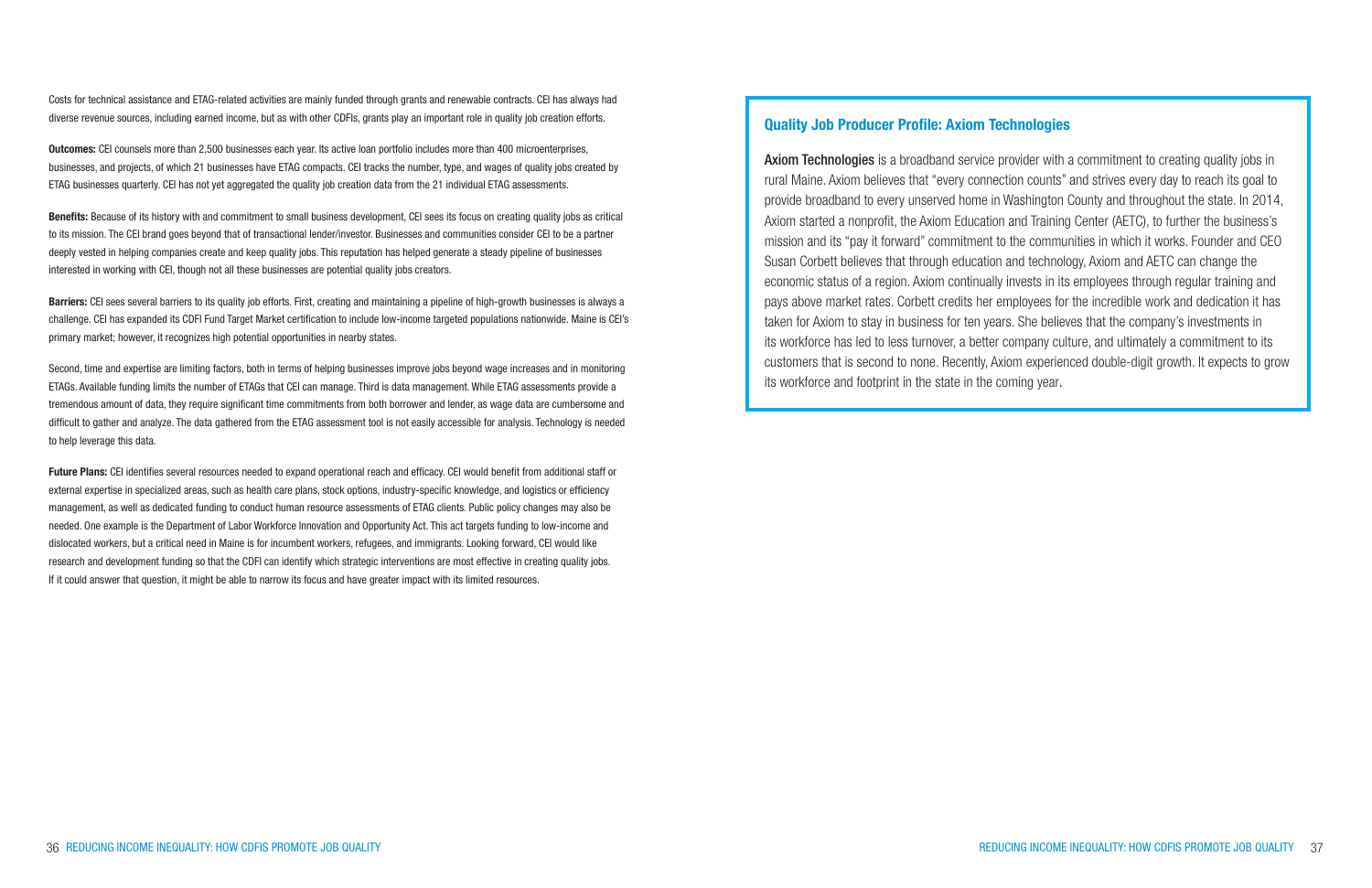For the larger business portfolio, Community First's only quality jobs activity is capturing and analyzing data. Its metrics are number of employees hired at a living wage, level of health benefits, paid leave, retirement benefits, and flexible and predictable schedules. Community First covers the cost of its annual survey through NMTC fees, which have allowed them to create a full-time impact position to conduct the surveys, input data, and produce an analysis.

Barriers: Costs associated with tracking quality job metrics are predictably high. Given its loan volume (150–160 originations per year), offering technical assistance to promote quality jobs would be cost prohibitive, drive down its self-sufficiency ratio, and take it out of its areas of expertise.

Outcomes: Of the 185 businesses surveyed in 2014, 68 offer a living wage to a combined total of 355 employees. Sixty-six businesses offer paid leave to 753 eligible employees. Forty businesses offer health benefits to 543 employees. Twenty businesses offer a retirement savings plan.

Benefits: Community First benefits from quality job tracking by being better able to assess mission achievement and by attracting increased attention from funders interested in quality job data.

Future Plans: Like the majority of small business CDFIs, Community First did not start out with a focus on quality jobs. The CDFI's analysis of quality jobs data has brought insight as well as challenges to its work, and is leading it to think about its future role in promoting quality jobs. Management is very conscious that businesses are approaching them primarily for financing, not technical assistance. Job quality is becoming more important in internal conversations and discussions with funders. Some of the questions the CDFI is grappling with include how far it should move away from its existing expertise in providing very small, struggling businesses with financing and fundamentals on how to run a business; how actively it should promote quality jobs; and whether tracking quality jobs without actively promoting them through technical assistance or financial incentives best serves its mission and target market.

Target Businesses: The majority of Community First's business clients are small operations with five or fewer employees. Typically, the business owners' first priority is keeping the business afloat and profitable. Many of these operations are family run and not yet providing salaries to family members, so benefits, such as health insurance and paid leave, are not yet part of the businesses' mindsets.

### Appendix F. CDFI Profile: Community First Fund

Based in Lancaster, Pennsylvania, and established in 1992, Community First Fund's mission is creating sustainable prosperity for low-wealth communities and individuals. To that end, Community First has a multi-sector portfolio of 425 business, charter school, residential, and mixed-use loans, including seven NMTC deals. Seventy percent (300) of the outstanding loans are to businesses. As of fiscal year end 2014, Community First had a portfolio of \$25 million outstanding.

Definition: Community First's definition of a quality job includes both wages and benefits. Using the MIT Wage Calculator, Community First has averaged wages across its target market counties to arrive at a living wage annual salary of \$36,000 per year. It also considers paid vacation, paid sick days, health insurance, and flexible and dependable work schedules. In some of its urban NMTC deals, it includes a "commute of 10 minutes or less" as another characteristic of a quality job. The definition does not specify how many of these characteristics must be present for a job to be classified as a quality job.

Community First began promoting quality jobs in 2013, when it received its first NMTC allocation. Quality jobs are a focus in all NMTC deals; it is an emerging focus in the business portfolio. Community First's interest in quality jobs stems from its long-term work on measuring impact and exposure to the quality jobs conversations occurring in the CDFI industry over the past two years. Initially, the CDFI's impact work focused on measuring the impact of its financing on a business at a given point in time. As its impact work matured, the CDFI started looking at impact over time, and broadening its focus from the business owner to the employees and communities. The CDFI is now collecting data on quality job components but not actively promoting the creation of quality jobs.

> York Academy Regional Charter School is a NMTC borrower. With 67 employees, the school began in 2011 and now has more than 600 students. Pennsylvania charter schools are not bound by union wage and benefits packages. To attract quality teachers, York Academy provides wages and benefits comparable to or better than those in the local school system. Health insurance benefits are an interesting example. Continually assessing ways to offer benefits that are valued by the staff and affordable for the school, next year the school plans to add a new health plan option specifically geared toward younger staff, its largest employee demographic. In addition to core benefits, the school provides annual performance-based bonuses when possible, targeted teacher training, and a generous tuition reimbursement plan. Business Manager Monik Johnson explains that training is important as the school expects much from its teachers and hopes to retain them.

Community First contends that many businesses want to offer quality jobs as a way to attract and keep high-performing employees. Businesses that are able to do so tend to be at least five years in operation and have five or more employees. Community First did not identify an industry type more inclined toward quality jobs but did note that smaller "mom and pop" operations, like its average clients, don't tend to offer such jobs. A few of its clients have a social responsibility inclination and put quality job creation in the business plan.

Community First's NMTC borrowers are considerably larger than those in its business portfolio, with each typically planning to create 30 to 60 jobs.

Products and Services: Community First provides business loans up to \$150,000 and commercial real estate loans from \$260,000 to several million. NMTC financing ranges from \$3 million to \$8 million.

In its NMTC program, Community First uses Community Benefits Agreements to require borrowers to commit to offering as many quality job characteristics as possible in all the jobs they create. Community First provides technical assistance to NMTC clients in building- and project-related matters. It is currently working with a consultant on how to help NMTC borrowers create quality jobs.

### Quality Job Producer Profile: York Academy Regional Charter School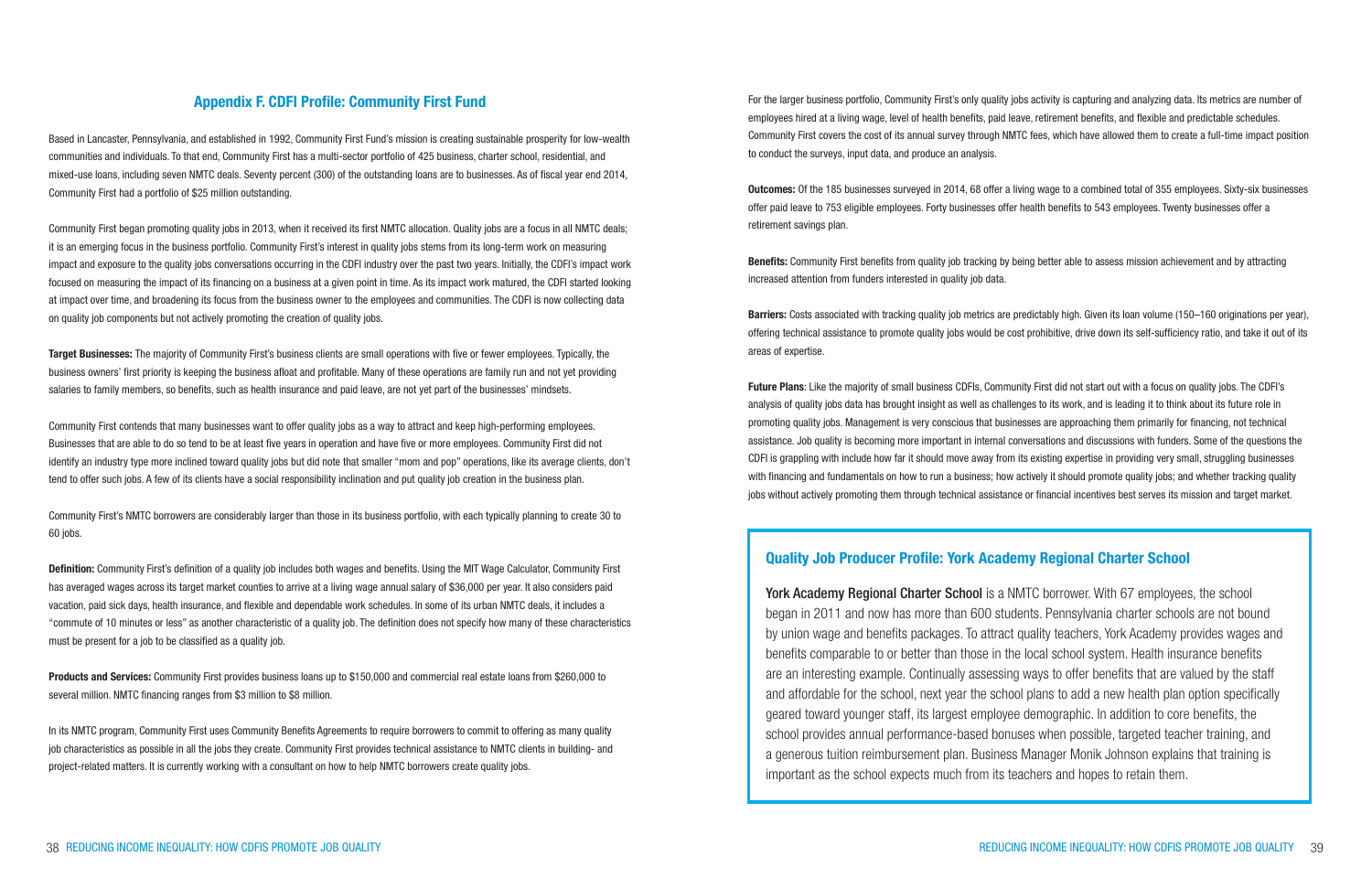### Appendix G. ICA Fund Good Jobs' Good Employer Matrix

#### ICA FUND GOOD JOBS

#### Good Employer Matrix

ICA Fund Good Jobs is a dedicated learning organization, committed to observing the changing needs of entrepreneurs, and intentionally reinventing our model to better serve those needs over time. Job quality and accessibility is central to our mission. Thus, we have developed the Good Employer Matrix (GEM) to gain a holistic picture of our companies' job creation, and directly apply the lessons we have learned after supporting hundreds of entrepreneurs in the Bay Area in order to promote good employment practices nationwide.

#### Origins of the GEM

Though our work has always been dedicated to small business growth and job creation, changes in our community led us to increase our focus on the quality and accessibility of the jobs created by our companies. The GEM was originally developed as a consultative, paperbased approach to evaluate how our portfolio companies created good jobs. The first iteration of this tool included a wide variety of job quality criteria categorized by Wages, Scheduling, Benefits, Culture, and Career Ladders, with an additional score for HR compliance. Each criterion was scored from 1 (baseline) to 4 (ideal) according to choices that entrepreneurs could make to improve the quality of jobs they provided. Category scores were calculated as averages of the criteria we believed to be the most important for entrepreneurs to implement at each stage of business. We wanted to use the GEM process to help transparently communicate our expectations, provide unambiguous suggestions, build relevant workplans, measure progress over time, and hold portfolio companies accountable to specific mission returns.

Today, we recognize the GEM as an opportunity to significantly scale our impact by influencing industry approaches to workforce development and impact investing, and providing a meaningful tool for entrepreneurs far beyond our immediate network.

#### GEM 2.0

ICA Fund Good Jobs is now developing the GEM into a free, easy to use web-based scorecard that will provide companies with a score and lever points to improve job quality and access. The GEM will define what it means to be a good employer in a way that is independent, comprehensive, transparent, and dynamic. As a peer-to-peer comparison tool, entrepreneurs will be able to see how they align with their industries and geographical regions. As an objective measurement tool, lenders will be able to quickly identify socially responsible investment opportunities in a way that is supported by research and practical application.

Our goal is to create a meaningful baseline of small business employment practices reaching small businesses across the nation. Ultimately, we hope to create a dataset that would allow entrepreneurs to compare their results to their peers, allow workforce development agencies to quickly identify potential employment partners, and offer CDFIs and other socially responsible capital providers an objective metric to include in their investment decisions. This opportunity to provide value to entrepreneurs and lenders alike will allow us to widely promote good employment practices, and truly begin to build a world in which every worker has access to a good job.

|                                           |                                                                                 | ICA GOOD EMPLOYER MATRIX (GEM)                                                                                                         |                                                                                                                   |                                                                                                                           |                                                                                                                                                                                  |
|-------------------------------------------|---------------------------------------------------------------------------------|----------------------------------------------------------------------------------------------------------------------------------------|-------------------------------------------------------------------------------------------------------------------|---------------------------------------------------------------------------------------------------------------------------|----------------------------------------------------------------------------------------------------------------------------------------------------------------------------------|
|                                           | <b>Mission-Aligned Metrics</b>                                                  | A<br><b>Baseline</b>                                                                                                                   | в                                                                                                                 | c                                                                                                                         | Е<br>Ideal                                                                                                                                                                       |
|                                           |                                                                                 |                                                                                                                                        |                                                                                                                   |                                                                                                                           |                                                                                                                                                                                  |
| Wages                                     | Wages                                                                           | Employees make at least<br>minimum wage; all employees on<br><b>Bound</b>                                                              | Median wage for front line<br>vorkers is above minimum age.                                                       | Median wage for front-line<br>workers is X% above minimum<br>wage; financial models project<br>dure wage increases        | Employees only work one job and<br>are thriving                                                                                                                                  |
|                                           | Pay Cycle Frequency                                                             | Consistent, on time and<br>sublished pay cycle schedule                                                                                | Consistent, on time, published,<br>and employee centered pay<br>syde schedule                                     | Consistent, on time, published,<br>and employee contened pay<br>yde schedule                                              | Consistent, on time, published,<br>ind employee centered pay cycle<br>hadula                                                                                                     |
| <b>Scheduling</b><br><b>Practices</b>     | <b>Scheduling Practices</b>                                                     | Follows scheduling laws; posts<br>solidates at vehicles                                                                                | I week schedule notice; on call<br><b>Day</b><br>Additional hours made available                                  | week schedule notice; on call<br>lexibility in shift changes                                                              | Complex with SF Retail Worker<br>Ill of Rights                                                                                                                                   |
|                                           | <b>Access to Hours</b>                                                          | Schedule Includes FT and PT                                                                                                            | to PT employees before hiring<br>additional PT<br>LOTCHER WIT FRONTS & DO                                         | between employees; ability to<br>work hours in lieu if possible                                                           | Employee has access to type of<br>chedule that meets their needs                                                                                                                 |
|                                           | <b>Leave &amp; Accrued Sick Leave</b>                                           | Complies with Federal & State<br>severeick day laws                                                                                    | leave/sick day laws; all<br>managers trained in leave<br>policies                                                 | Accruel of sick leave at higher<br>bettgen nad dan<br>Offer of PTO by hourly accruel                                      | dditional paid parent leave and<br>ick leave<br><b>Schedule for PTO that increases</b>                                                                                           |
|                                           | PTO                                                                             | <b>Months</b>                                                                                                                          | Offer of PTO by hourly a                                                                                          | at higher rate.                                                                                                           | officiales                                                                                                                                                                       |
|                                           | <b>Medical Insurance</b>                                                        | Insurance available to no<br>employees or only some<br>arployees                                                                       | Employer covers 0% - 50% of<br>premiums of insurance for all<br>seevolome                                         | Employer covers 50% - 80% of<br>premiums of insurance for all<br>employees and 50% of<br>naurance for depardents          | Employer covers 100% of<br>bna seeyoloma lis to increment<br>10% of Insurance for dependents                                                                                     |
|                                           | <b>Dental Insurance</b>                                                         | Insurance available to no<br>employees or only some<br>employees                                                                       | Employer covers 0% - 50% of<br>premiums of insurance for all<br>seevolome                                         | Employer covers SD% - 80% of<br>Ils to example to smulter<br>employees and 50% of<br>nsurance for dependents              | Employer covers 100% of<br>nsurance for all employees and<br>0% of insurance for dependents                                                                                      |
| Benefit                                   | <b>Vision Insurance</b>                                                         | haurance available to no<br>employees or only some<br><b>TEICYBER</b>                                                                  | Employer covers 0% - 50% of<br>premiums of insurance for all<br>smokoyees                                         | Employer covers 50% - 80% of<br>premiums of insurance for all<br>employees and 50% of<br>nsurance for dependents          | <b>Employer covers 100% of</b><br>bna seevolgma lis ad engineer<br>10% of Insurance for dependents                                                                               |
|                                           | Retirement (401K, IRA, employee stock                                           |                                                                                                                                        | Plan available, employee                                                                                          | Plan available with employer                                                                                              | Fian available with increased                                                                                                                                                    |
|                                           | option, profit sharing, other)<br>Wealth Sharing (employee stock option, profit | <b>None</b>                                                                                                                            | ontribution only<br>Financial modeling includes plan                                                              | metuden                                                                                                                   | reloyer contribution                                                                                                                                                             |
|                                           | sharing, other)<br>Additional Insurances (ife, long-term                        | <b>None</b>                                                                                                                            | or future wealth sharing                                                                                          | Wealth sharing of X%                                                                                                      | Weelth sharing of X+%                                                                                                                                                            |
|                                           | disability, long-term care, supplemental short-                                 |                                                                                                                                        | 1 additional insurances offered,                                                                                  | 2 additional insurances offered,<br>employee and employer                                                                 | 3+ additional insurance offered,<br>mployee and employer                                                                                                                         |
|                                           | term disability, FSAs, etc.)                                                    | Nore                                                                                                                                   | employee contribution only<br>Employee contributes \$X per                                                        | contributions<br>Employee contributes \$X per                                                                             | snotudning<br>Employer matches employee                                                                                                                                          |
|                                           | <b>Emergency Fund</b>                                                           | Norw<br>Compiles with Stelle commuter                                                                                                  | paycheck<br>Employees Inked with chylidab                                                                         | aycheck<br>Employees linked with city/state                                                                               | references per paycheck                                                                                                                                                          |
|                                           | <b>Commuter Benefits</b>                                                        | arefts                                                                                                                                 | ргодлата                                                                                                          | rograms                                                                                                                   | Imployee reimbursed up to \$X                                                                                                                                                    |
|                                           | <b>Child/Elder Care Plan</b>                                                    | Norw                                                                                                                                   | Employees linked with city/state<br>smangrams                                                                     | Employees linked with city/state<br>smetgraphy                                                                            | X2 of qu basudriles esvolge                                                                                                                                                      |
|                                           |                                                                                 |                                                                                                                                        |                                                                                                                   | Signs of diversity reflected in                                                                                           | lighly diverse worldorce across<br>he business; Provides diversity                                                                                                               |
|                                           | <b>Diversity</b>                                                                | Conceptual commitment to<br><b>Iversity</b> no action plan                                                                             | Conceptual commitment to<br>(iversity with action plan<br>Engages in educational                                  | hiring strategy; Provides<br>liversity training to managers                                                               | raining to all employees; Diversity<br>bey value of business                                                                                                                     |
|                                           | Communication                                                                   | Conceptual commitment to<br>communication; informal and/or<br>nconsistent communication style                                          | opportunities to learn<br>communication techniques that<br>sbeen flats teen                                       | <b>Schoduled meetings;</b><br>Inefliciently managed<br>Provide team building                                              | Regular and effective<br>ommunication using different<br><b>nodes</b>                                                                                                            |
|                                           | <b>Team Development</b>                                                         | Conceptual commitment to team<br>sevelopment no action plan                                                                            | Conceptual commitment to team<br>fevelopment with action plan.                                                    | opportunities and events to<br>encourage consiston and<br><b>Industrity</b>                                               | Teams are empowered to make<br>decisions and solve problems<br><b>natingo</b>                                                                                                    |
| Culture                                   | <b>Culture Magnification</b>                                                    | Conceptual commitment to<br>culture magnification no action<br>sian                                                                    | Positive company culture is felt,<br>at benefier to bentleb to tud                                                | Company culture is defined and<br>frequently referred to in verious<br>ways                                               | Company culture is magnified<br>throughout all aspects of<br>ompany; Company culture is over<br>with better braincrement                                                         |
|                                           | <b>Community Outreach</b>                                                       | Conceptual commitment to<br>community outreach no action                                                                               | Occasional community outneach                                                                                     | request community outreach<br>programs; support employees in                                                              | Community outreach protocol is<br>ferried, shared with employees,                                                                                                                |
|                                           | <b>Create Empathetic Workplace</b>                                              | sian<br>Conceptual commitment to<br>creating an empathetic workplace                                                                   | <b>DECADEMENT</b><br>Owners demonstrate concern<br>for well-being of employees                                    | rolunteer opportunities<br>All leaders given opportunities to                                                             | and reflected in financial models<br>All employees are given<br>opportunities to learn and practice                                                                              |
|                                           | Onboarding                                                                      | o action plan<br>Conceptual commitment to                                                                                              | hrough delly interactions.<br>Informal Introduction to<br>ompany, mission/vision/value,<br>learn members, and job | earn and practice empethy<br>Formal Introduction to company<br>mission/vision/value, team<br>members, and job             | cornal introduction supervised by<br>where or pear with structured                                                                                                               |
|                                           | <b>Hiring Practices</b>                                                         | onboarding no action plan<br>Conceptual commitment to<br>creating a hiring strategy that is<br>consistent across positions             | responsibilities<br>Defined hiring strategy that is<br>consistent across positions                                | responsibilities<br>Hiring strategy is consistent but<br>ballored to be inclusive of<br>diverse applicants                | eedback loop<br>ting shalegy designed to be<br>studye of diverse individuals<br>who are likely to succeed by<br>differentiating between natural<br>tes like eidenwird bms strale |
|                                           |                                                                                 |                                                                                                                                        |                                                                                                                   |                                                                                                                           | Structured and unstructured                                                                                                                                                      |
|                                           | <b>Appreciation</b>                                                             | Conceptual commitment to<br>providing employee appreciation<br>to action plan                                                          | Owners model sporadic<br>(ppreciation (wirbsi/written)                                                            | Owners model consistent<br>appreciation and empower<br>eaders to recognize their<br><b>SERVICES</b>                       | appreciation systems<br>verbal/written) recognizing<br>diverse contributions and are<br>aptured in evaluations                                                                   |
|                                           |                                                                                 | Conceptual commitment to                                                                                                               | Owners provide focused<br>professional development                                                                | Formal leadership training                                                                                                | Leadership regularly receives                                                                                                                                                    |
|                                           | <b>Leadership Development</b>                                                   | lasdership development no<br>edion plan                                                                                                | resources for leaders (books,<br>(septuoset enfino                                                                | program with consistent<br>feedback from owners                                                                           | mentoring or coaching matched<br>with increased responsibility<br>Owners consistently assess team                                                                                |
| Professional Development & Career Ladders | <b>Learning &amp; Development</b>                                               | Conceptual commitment to<br>on trempleved bns primari<br>etton plan                                                                    | Training programs developed for<br>sach specific department<br>aduding cross-training                             | Employees who request to learn<br>between mozon and allow were                                                            | and identify beard in order to other<br>learning & development<br>opportunities to employees who<br>show potential but do not ask for<br>aw skills                               |
|                                           | <b>Performance Evaluation</b>                                                   | Conceptual commitment to                                                                                                               | Written job descriptions:<br>parlomance evaluation no action informal performance evaluation                      | Written job descriptions & formal                                                                                         | Formal performance evaluation<br>process with goal of providing<br>performance evaluation process. transformational feedback (to be                                              |
|                                           | Internal Promotions & Lateral Transfers                                         | <b>Employees moving throughout</b><br>company as needed; conceptual<br>commitment to structured internal Clear and consistent internal | <b>TOCHRAN</b>                                                                                                    | with hyp-www feedback<br>Leaders trained in identifying<br>competence in emerging                                         | since in its lineshe<br><b>Training and development</b><br>provided and paid by employer to                                                                                      |
|                                           | External Learning & Development                                                 | snotherne<br>Conceptual commitment to<br>external learning & development                                                               | communication of job openings<br>Professional development<br>seminars and classes offered                         | leaders<br>Tallored professional<br>development seminars and<br>classes offered to specific<br>departments and reflecting | stabeligneras golavst<br>Company provides annual training                                                                                                                        |
|                                           |                                                                                 | to action plan<br>Conceptual commitment to                                                                                             | mpany-wide<br>Informal coaching by Internal                                                                       | sconstates anoion<br>Formal coaching provided                                                                             | sevolome 182 biobu<br>ornal coaching as requested for                                                                                                                            |
|                                           | Coaching                                                                        | cashing no action plan                                                                                                                 | <b>bell</b>                                                                                                       | externally                                                                                                                | Yatz Is                                                                                                                                                                          |
| 8<br><b>HR Business Strategi</b>          | Compliance                                                                      | Owner has minimal<br>understanding of state and                                                                                        | Owner has full understanding of                                                                                   |                                                                                                                           |                                                                                                                                                                                  |
|                                           |                                                                                 | federal laws, but does not<br>currently have HR staff                                                                                  | state and federal laws, but does<br>hot currently have HR staff                                                   | Owner utilizes third party HR<br>consultant and is compliant                                                              | Denis creates HR department                                                                                                                                                      |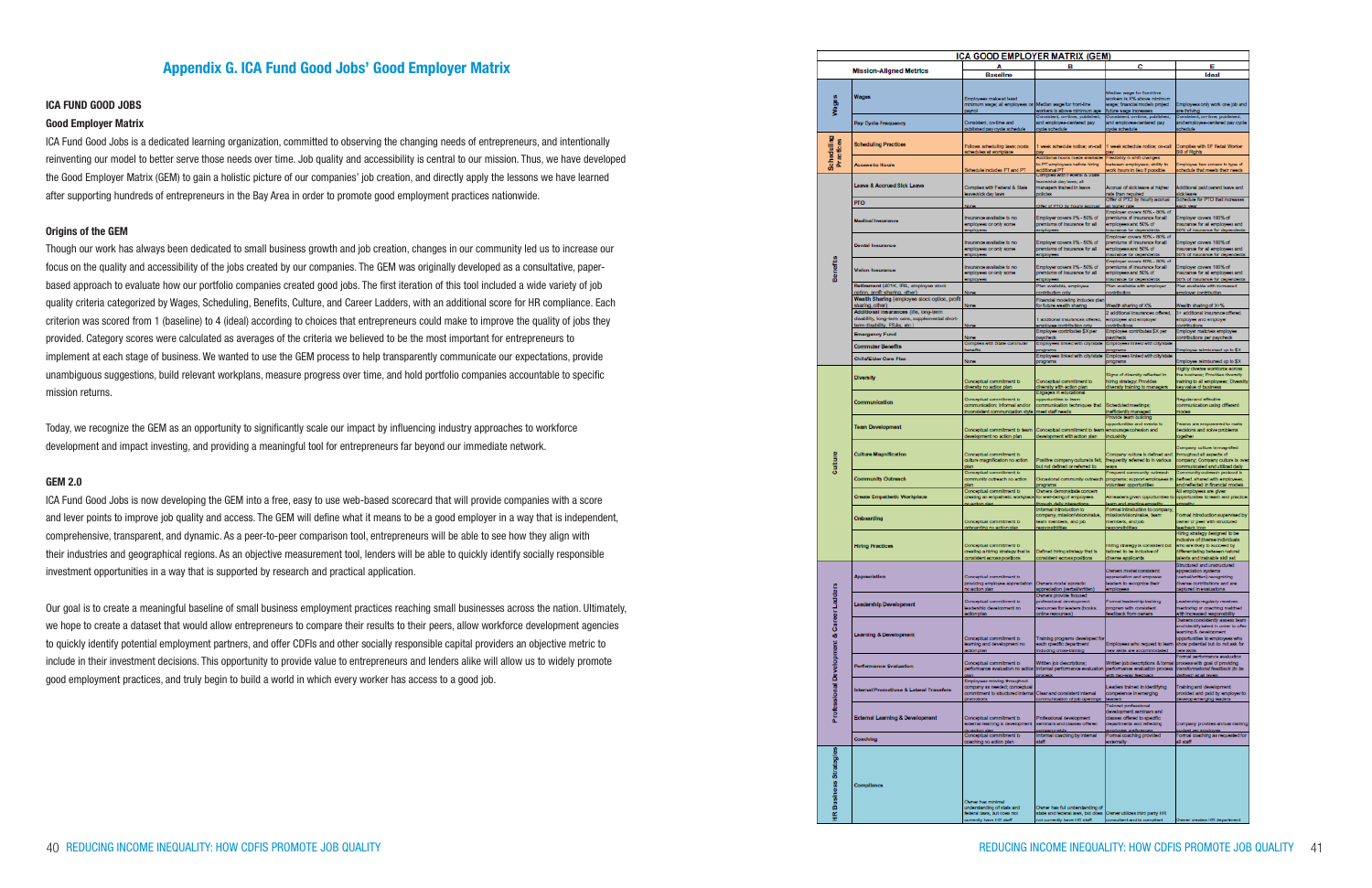| ICA GOOD EMPLOYER MATRIX (GEM) - Page 2      |                                                    |                                                                                                                                                      |                                                                                                                                   |                                                                                                                                               |                                                                                                                                                                                           |  |
|----------------------------------------------|----------------------------------------------------|------------------------------------------------------------------------------------------------------------------------------------------------------|-----------------------------------------------------------------------------------------------------------------------------------|-----------------------------------------------------------------------------------------------------------------------------------------------|-------------------------------------------------------------------------------------------------------------------------------------------------------------------------------------------|--|
|                                              | <b>Mission-Aligned Metrics</b>                     |                                                                                                                                                      |                                                                                                                                   | с                                                                                                                                             | Е                                                                                                                                                                                         |  |
|                                              |                                                    | <b>Baseline</b>                                                                                                                                      |                                                                                                                                   |                                                                                                                                               | Ideal                                                                                                                                                                                     |  |
|                                              | <b>Diversity</b>                                   | Conceptual commitment to<br>diversity no action plan                                                                                                 | Conceptual commitment to<br><b>Iversity with action plan</b>                                                                      | Signs of diversity reflected in<br>hiring strategy; Provides<br>diversity training to managers                                                | Highly diverse worldorce across<br>the business; Provides diversity<br>training to all employees; Diversity<br>tey value of business                                                      |  |
|                                              | Communication                                      | Conceptual commitment to<br>communication; informal and/or<br>hconsistent communication style                                                        | Engages in educational<br>neel of settingonous<br>communication techniques that<br>stown flats tases                              | <b>Scheduled meetings;</b><br>hefficiently managed                                                                                            | Regular and effective<br>communication using different<br>sodes:                                                                                                                          |  |
|                                              | <b>Team Development</b>                            | Conceptual commitment to team<br>development no action plan                                                                                          | Conceptual commitment to team<br>levelopment with action plan.                                                                    | Provide team building<br>opportunities and events to<br>encourage cohesion and<br>ndustylty                                                   | warm are empowered to make<br>lecklons and solve problems<br>ogether                                                                                                                      |  |
| Culture                                      | <b>Culture Magnification</b>                       | Conceptual commitment to<br>culture magnification no action<br>dian                                                                                  | Positive company culture is felt,<br>but not defined or referred to                                                               | Company culture is defined and<br>frequently referred to in various<br>ways                                                                   | Company culture is magnified<br>throughout all aspects of<br>company; Company culture is over<br>mmunicated and utilized daily                                                            |  |
|                                              | <b>Community Outreach</b>                          | Conceptual commitment to<br>community outreach no action                                                                                             | Occasional community outneeds<br><b>FOGERATIO</b>                                                                                 | request community outreach<br>programs; support employees in<br>sellingtvoger textinities                                                     | Community outreach protocol is<br>defined, shared with employees,<br>and reflected in financial models                                                                                    |  |
|                                              | <b>Create Empathetic Workplace</b>                 | Conceptual commitment to<br>creating an empathetic workplace<br>no action plan                                                                       | Owners demonstrate concern<br>for well-being of employees<br>through daily interactions                                           | All leaders given opportunities to<br>learn and practice empethy                                                                              | All employees are given<br>opportunities to learn and practice<br><b>Impethy</b>                                                                                                          |  |
|                                              | Onboarding                                         | Conceptual commitment to<br>inboarding no action plan                                                                                                | Informal Introduction to<br>company, mission/vision/value,<br>learn members, and job<br>ssponsbiltles                             | Formal Introduction to company<br>mission/vision/value, team<br>members, and job<br>responsibilities                                          | Formal Introduction supervised by<br>wher or peer with structured<br>edback loop                                                                                                          |  |
|                                              | <b>Hiring Practices</b>                            | Conceptual commitment to<br>creating a hiring strategy that is<br>consistent across positions                                                        | Defined hiring strategy that is<br>consistent across positions                                                                    | firing strategy is consistent but<br>believed to be inclusive of<br>diverse applicants                                                        | Hiring strategy designed to be<br>ndusive of diverse individuals<br>who are likely to succesd by<br>differentiating between natural<br>tes liks elderled bns shorled                      |  |
| & Career Ladders<br>opment<br>essional Devel | <b>Appreciation</b>                                | Conceptual commitment to<br>providing employee appreciation<br>no action plan                                                                        | Owners model sporadic<br>ppreciation (verbal/written)                                                                             | Owners model consistent<br>appreciation and empower<br>leaders to recognize their<br><b>strployees</b>                                        | Structured and unstructured<br>appreciation systems<br>werbal/written) recognizing<br>Ilverse contributions and are<br>aptured in evaluations                                             |  |
|                                              | <b>Leadership Development</b>                      | Conceptual commitment to<br>an thermologies girlsen<br>action plan                                                                                   | Owners provide focused<br>tremplant landsplant<br>resources for leaders (books,<br>(scources) include                             | Formal leadership training<br>arogram with consistent<br>eedback from owners                                                                  | Leadership regularly receives<br>heritaring or coaching matched<br>vilh increased responsibility                                                                                          |  |
|                                              | <b>Learning &amp; Davelopment</b>                  | Conceptual commitment to<br>barring and development no<br>etton plan                                                                                 | Training programs developed for<br>sach specific department<br>nduding cross-training                                             | Employees who request to learn<br>hew skills are accommodated                                                                                 | Owners consistently assess team<br>and identify beent in order to over<br>saming & development<br>ofw sexyolone of settlnutrogo<br>show potential but do not ask for<br><b>Low skills</b> |  |
|                                              | <b>Performance Evaluation</b>                      | Conceptual commitment to<br>parlamence evaluation no action<br>dan                                                                                   | Witten job descriptions;<br>Informal performance evaluation<br><b>STOCKARS</b>                                                    | Written job descriptions & formal<br>performance evaluation process.<br>with two-way feedback.                                                | Formal performance evaluation<br>process with goal of providing<br>transformational feedback (ib be<br>sievel la ta (benhe)                                                               |  |
|                                              | <b>Internal Promotions &amp; Lateral Transfers</b> | <b>Employees moving throughout</b><br>company as needed; conceptual<br>commitment to structured internal Clear and consistent internal<br>aromotions | springe do(1) nothermon                                                                                                           | Leaders trained in identifying<br>competence in emerging<br><b>Inscherz</b>                                                                   | Training and development<br>rovided and paid by employer to<br>levelop emerging leaders                                                                                                   |  |
|                                              | <b>External Learning &amp; Development</b>         | Conceptual commitment to<br>sciental learning & development<br>to action plan                                                                        | Professional development<br>eminers and classes offered<br>ompany-wide                                                            | <b>Tailored professional</b><br>development seminars and<br>classes offered to specific<br>departments and reflecting<br>smployes preferences | Company provides annual training<br>dget per employee                                                                                                                                     |  |
|                                              | Coaching                                           | Conceptual commitment to<br>coaching no action plan                                                                                                  | Informal coaching by Internal<br><b>Made</b>                                                                                      | Formal coaching provided<br>externally                                                                                                        | Formal coaching as requested for<br><b>Tads</b> la                                                                                                                                        |  |
| Business Strategies<br>ø                     | Compliance                                         | Owner has minimal<br>understanding of state and<br>federal laws, but does not<br><b>Made State accept officers</b>                                   | Owner has full understanding of<br>state and federal laws, but does Owner utilizes third party HR<br>Webs 504 power of company to | traditions of brat teathers                                                                                                                   | <b>Survey creates HR department</b>                                                                                                                                                       |  |

### Appendix H. New Hampshire Community Loan Fund's Engage Employees Best Practices

#### Business best practices

Employees are engaged in a business's success when they feel, think and act like owners. Successful strategies to engage employees include the following:

#### Build trusting relationships

Trust, honesty, inclusivity and corporate integrity are key values in the workplace. They are further developed through day-to-day interactions with employees, are commonly referenced and acted upon. Diversity of ideas, personal styles, and ethnic backgrounds are considered strengths. Leaders reinforce the value of diverse contributions from employees. Status distinctions (office arrangements, language) are reduced. Employees work in a healthy, safe and secure environment.

#### Offer competitive compensation and profit-sharing

Compensation and benefit levels are competitive and part of a broader reward-and-recognition program that reinforces the values and behaviors that benefit the business. Company has an ongoing process for benchmarking and checking in with employees about what benefits are valued. Compensation increases with improved personal and business performance. Employees share the business's profits based on an objective plan.

#### Support employees' personal and professional growth

The business invests in growing the knowledge, skills and abilities of its employees. Training that supports personal growth and enhances business success needs are identified, encouraged, and provided. Skill-building resources are accessible to all employees, whether they strive for promotion, lateral movement or growth in their current positions. The business tries to fill job openings from within.

#### Share business information openly

Key business performance indicators are shared regularly with employees. Employees are sufficiently trained to read and understand the performance indicators and believe in their credibility. Employees understand how the quality of their work and their productivity affect the business's performance. Decision-making is sufficiently decentralized so that employees are given the authority needed to accomplish their tasks. Employees engage in continuous improvement of products and support processes.

#### Minimize hierarchy and promote employee involvement

All employees are allowed and encouraged to participate in creating value for the business. Employees have a variety of ways to influence working conditions and how the business meets its goals. Participation allows the business to maximize the use of its employees and reveals their skills.

#### Use positive reinforcement to motivate employees

Supervisors see themselves as coaches and use positive motivation techniques. Employees work collaboratively with their coaches to set goals and objectives for their own position, for themselves and for the business. Employee feedback on their coaches is solicited. Employee performance is measured, benchmarked against goals, and used to establish goals for the next performance evaluation period. Where possible, goals are set forth in a manner that allows objective evaluation.

#### Preserve job security

The business values the long-term tenure of its employees and makes an effort to preserve jobs when health/family issues affect performance. The company is cautious not to over-hire during good times and effectively avoids or mitigates layoffs. When layoffs do happen, the process is handled in ways that reflect the company's shared values.

#### Commit to company and employee involvement in community

The business recognizes its interdependence with the local economy, the environment and community. The business fosters an open relationship with the community in which it operates and is sensitive to the community's culture and needs. The business acts to minimize the negative environmental impact of its work. The business invests in the local economy and community and is an active partner in local programs and issues that make the community a better place to live and conduct business. Employees are encouraged to engage in volunteer activities and local charitable giving.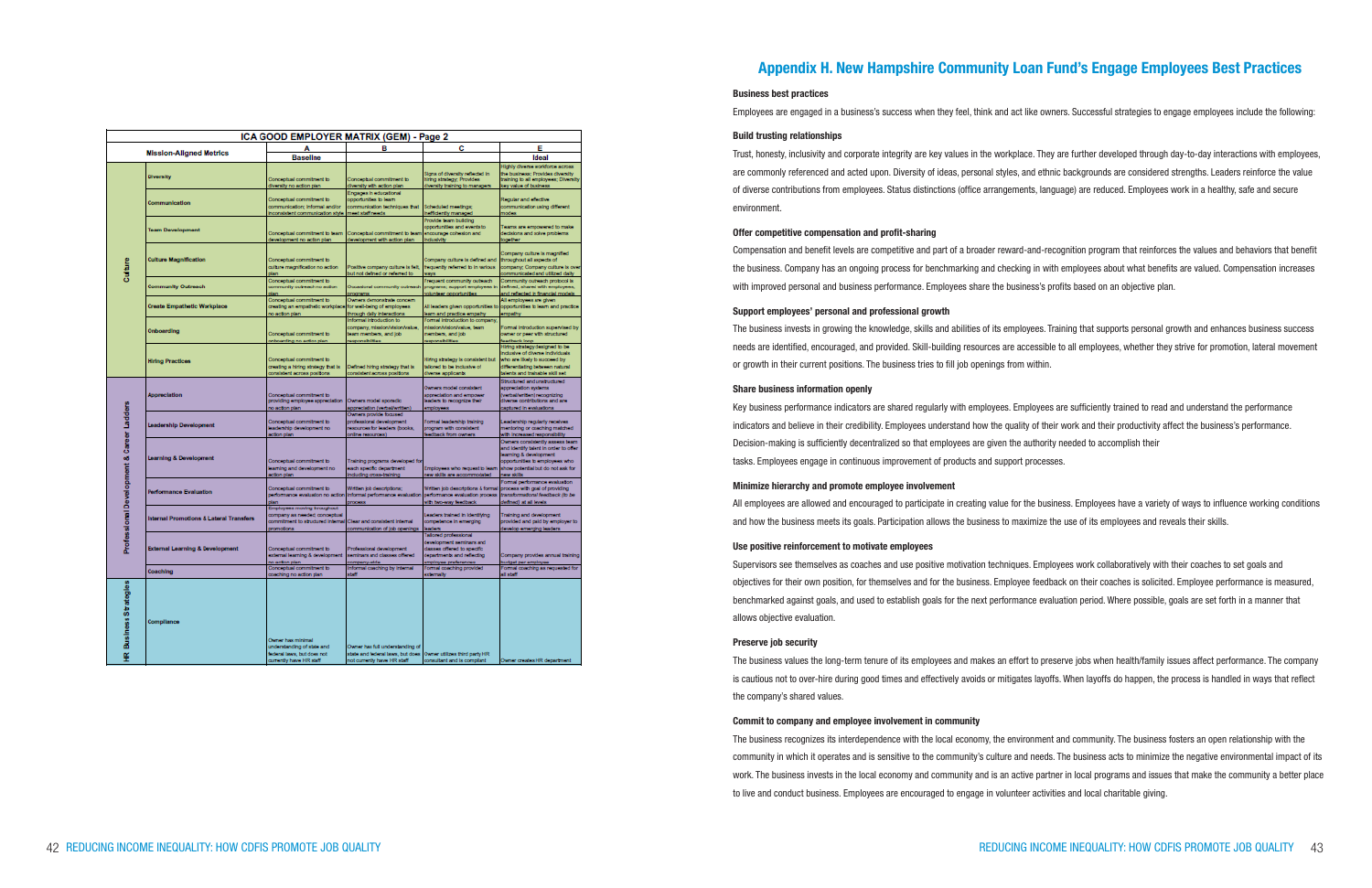- 
- 
- 

### Appendix I. CEI's Employment Training Agreement (ETAG)

THIS AGREEMENT is entered into by and among the following Parties:

**COMPANY NAME, a** *COMPANY NAME***, a** *COMPANY NAME, a**COMPANY NAME, a**COMPANY NAME, a* principal (headquarters) place of business in TOWN/CITY Maine, COUNTY, hereafter referred to as the Company.

WHEREAS, the Company is engaged in a business operation that directly offers employment and training opportunities; and

 CEI, a non-stock corporation organized and existing under the laws of the State of Maine with a principal place of business at Wiscasset, Maine; and

WHEREAS, CEI has made an investment in the Company for purposes consistent with CEI's investment activities, primary among which is to enhance employment and training for persons eligible for any State or Federal Training Programs, and CEI's (FUNDING SOURCE) Program Criteria, and hereafter referred to as Program Trainees; and

Target % of new jobs created as a result of the injection of CEI designated loan funds for qualified economically disadvantaged job applicants, including, but not limited to: individuals who are eligible for public assistance funds; beneficiaries of services provided through the Maine Department of Human Services Temporary Assistance for Needy Families program (TANF/ASPIRE) and the Maine Department of Labor.

WHEREAS, the Company is committed to providing employment and training for Program Trainees;

WHEREAS, the Company is committed to targeting a percentage of jobs being created for economically disadvantaged job seekers; and

WHEREAS, the Company wishes to work with service & training partners;

NOW THEREFORE the Parties agree as follows:

#### A. The Company shall:

- 1. Workforce Investment Act programs, including dislocated workers, unemployed workers, veterans, and youth programs, unless these Program Trainees are not available, in which case the Company shall hire and train other low to moderate income Program Trainees;
- 2. Hire and train in conformance with the Employment and Training Assessment Workforce Development Implementation Plan attached hereto as Schedule I for as long as CEI's loan exists, including those positions arising from unsuccessful placement or termination;
- 3. Conform with applicable Federal and State job training and education program rules and regulations as determined by the provider(s) of such program(s);
- 4. Provide Program Trainees the Company's standard employee benefit package;
- 5. Report to CEI on employment activity including: notification of new job openings, hiring of individuals referred through employment and training program providers, and ensure CEI Certification Forms are provided to new employees for submission to CEI; and
- 6. Provide CEI with information that CEI reasonably determines is necessary for evaluating the effectiveness of this Agreement.

#### B. CEI shall:

- 1. Facilitate implementation and modify as necessary the Employment and Training Agreement and workforce assessment in the attached Schedule I, acting as the brokering servicing entity, access and coordination point for the company;
- 2. Evaluate the performance of the Parties and the effectiveness of this Agreement by:
	- a. maintaining ongoing communications with all Parties;
	- b. ensuring compliance with ETAG and "targeted job placements"; and
	- c. monitoring hiring, employment and training activities for evaluation purposes.
- 3. As appropriate, assist the Company in accessing federal and/or state resources to support the training of Program Trainees and incumbent workers, as well as other resources that address business needs.

#### IN WITNESS WHEREOF the Parties have executed this Agreement on the date indicated below.

#### CEI Workforce Solutions Company\_\_\_\_\_ By:\_\_\_\_\_\_\_\_\_\_\_\_\_ By: \_\_\_\_\_\_\_\_\_\_\_\_\_\_\_\_\_\_\_\_\_\_\_\_\_\_\_\_\_\_\_ Its:\_\_\_\_\_\_\_\_\_\_\_\_\_ Its: \_\_\_\_\_\_\_\_\_\_\_\_\_\_\_\_\_\_\_\_\_\_\_\_\_\_\_\_\_\_\_\_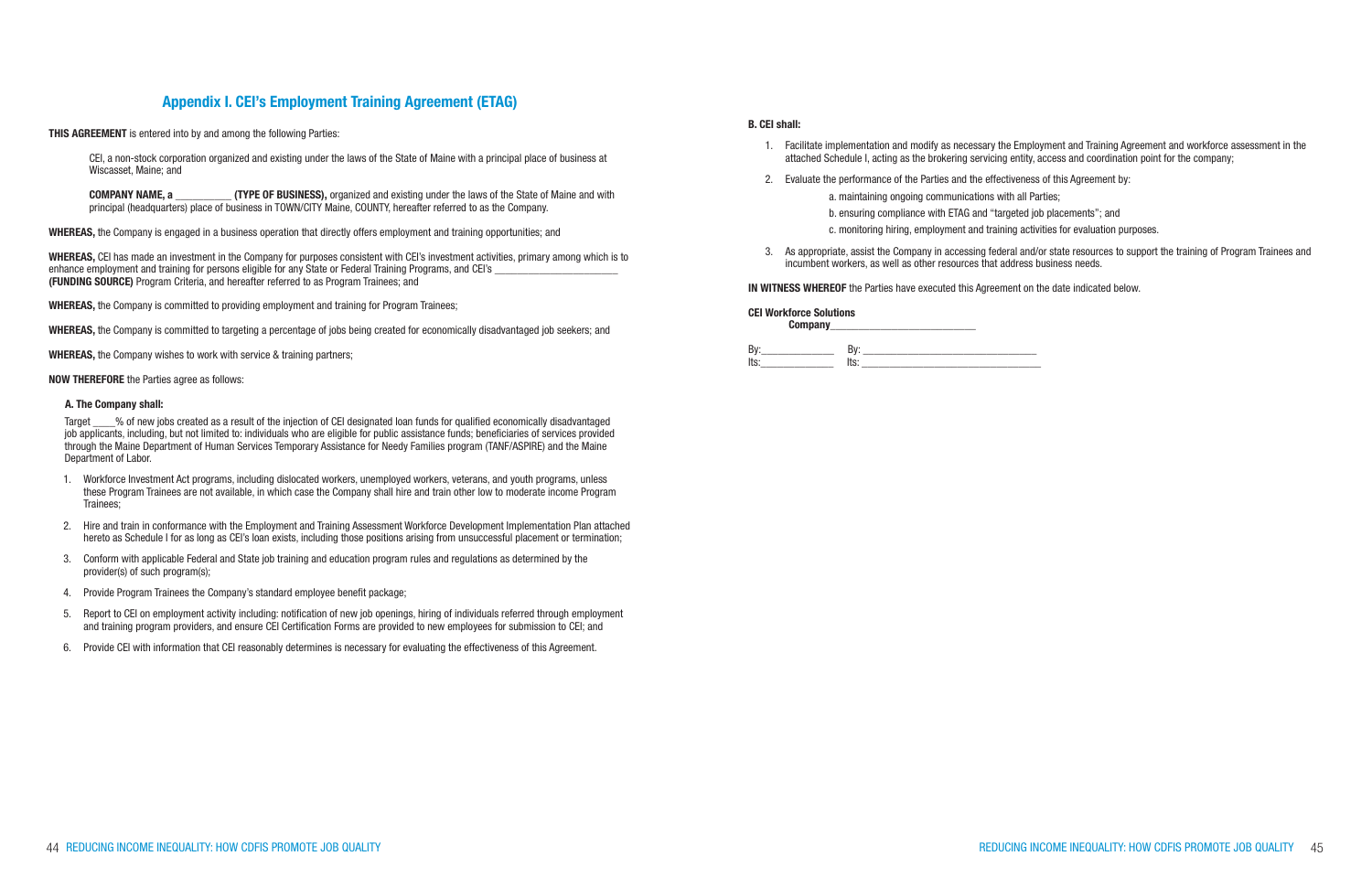### Appendix J. CEI's Employment and Training Agreement Assessment

| <b>BUSINESS NAME:</b> New York Strategies and Strategies and Strategies and Strategies and Strategies and Strategies and Strategies and Strategies and Strategies and Strategies and Strategies and Strategies and Strategies and S                                                                         | <b>Workforce Demographics:</b><br>Approximate % within 3-5 years of retirement __ % Male ___ % Female___                                                                                                                                                                                                                                                                                                                                                             |
|-------------------------------------------------------------------------------------------------------------------------------------------------------------------------------------------------------------------------------------------------------------------------------------------------------------|----------------------------------------------------------------------------------------------------------------------------------------------------------------------------------------------------------------------------------------------------------------------------------------------------------------------------------------------------------------------------------------------------------------------------------------------------------------------|
| (Email)<br>(Name)                                                                                                                                                                                                                                                                                           |                                                                                                                                                                                                                                                                                                                                                                                                                                                                      |
| Human Resources Department: $Yes \Box \t No \Box \t  \t  \t  \t $<br>(Email)<br>(Name)<br>Address: Andreas Address:                                                                                                                                                                                         |                                                                                                                                                                                                                                                                                                                                                                                                                                                                      |
| <b>Website:</b>                                                                                                                                                                                                                                                                                             | <b>New Job Creation:</b> Projected employment within 1-2 years _______ 3-5<br>years_______                                                                                                                                                                                                                                                                                                                                                                           |
|                                                                                                                                                                                                                                                                                                             | Total # jobs projected: $\frac{1}{2}$ = $\frac{1}{2}$ = $\frac{1}{2}$ = $\frac{1}{2}$ = $\frac{1}{2}$ = $\frac{1}{2}$ = $\frac{1}{2}$ = $\frac{1}{2}$ = $\frac{1}{2}$ = $\frac{1}{2}$ = $\frac{1}{2}$ = $\frac{1}{2}$ = $\frac{1}{2}$ = $\frac{1}{2}$ = $\frac{1}{2}$ = $\frac{1}{2}$ = $\frac{1$                                                                                                                                                                    |
|                                                                                                                                                                                                                                                                                                             | `Job Title #of Positions Entry/Semi/Skilled Wage/Salary                                                                                                                                                                                                                                                                                                                                                                                                              |
| (Ownership: corporation, partnership, sole proprietorship, non-profit, public sector)<br>Company                                                                                                                                                                                                            | <u>Year 1</u> and 1 and 2 and 2 and 2 and 2 and 2 and 2 and 2 and 2 and 2 and 2 and 2 and 2 and 2 and 2 and 2 and 2 and 2 and 2 and 2 and 2 and 2 and 2 and 2 and 2 and 2 and 2 and 2 and 2 and 2 and 2 and 2 and 2 and 2 and 2 and<br>Years 3-5 and the state of the state of the state of the state of the state of the state of the state of the state of the state of the state of the state of the state of the state of the state of the state of the state of |
| Background:<br><b>Business/Organizational Memberships:</b>                                                                                                                                                                                                                                                  | <b>JOB DESCRIPTIONS</b><br>No $\square$<br><b>Written Job Descriptions:</b> Yes $\Box$                                                                                                                                                                                                                                                                                                                                                                               |
| Environment/Health<br>Work<br>and<br>Safety<br><b>Review:</b>                                                                                                                                                                                                                                               | Knowledge, Skills, Abilities required                                                                                                                                                                                                                                                                                                                                                                                                                                |
|                                                                                                                                                                                                                                                                                                             |                                                                                                                                                                                                                                                                                                                                                                                                                                                                      |
| Written Safety Policy/Practices: Yes $\Box$ No $\Box$ (attach copy)<br>Worker's Comp Claims: Yes $\Box$ No $\Box$ # Claims<br>Mod Rate:                                                                                                                                                                     | Knowledge, Skills, Abilities required:                                                                                                                                                                                                                                                                                                                                                                                                                               |
| <b>Environmental Metrics:</b>                                                                                                                                                                                                                                                                               | <b>Examples of Wage Progression/Upward Mobility Opportunities:</b>                                                                                                                                                                                                                                                                                                                                                                                                   |
| $\Box$ Materials & waste reduction<br>$\Box$ Recycling program<br><b>Energy efficiency program</b><br>program<br>$\Box$ Enviro-sensitive purchase<br>program<br><u> 1980 - Jan Stein Stein Stein Stein Stein Stein Stein Stein Stein Stein Stein Stein Stein Stein Stein Stein S</u><br>$\Box$ Other $\Box$ | <b>TRAINING</b>                                                                                                                                                                                                                                                                                                                                                                                                                                                      |
| <b>WORKFORCE &amp; JOB CREATION</b>                                                                                                                                                                                                                                                                         | <b>Describe Worker Orientation:</b>                                                                                                                                                                                                                                                                                                                                                                                                                                  |
|                                                                                                                                                                                                                                                                                                             | Does the company provide training?<br>Yes $\Box$ No $\Box$ If yes, what type(s):                                                                                                                                                                                                                                                                                                                                                                                     |
|                                                                                                                                                                                                                                                                                                             |                                                                                                                                                                                                                                                                                                                                                                                                                                                                      |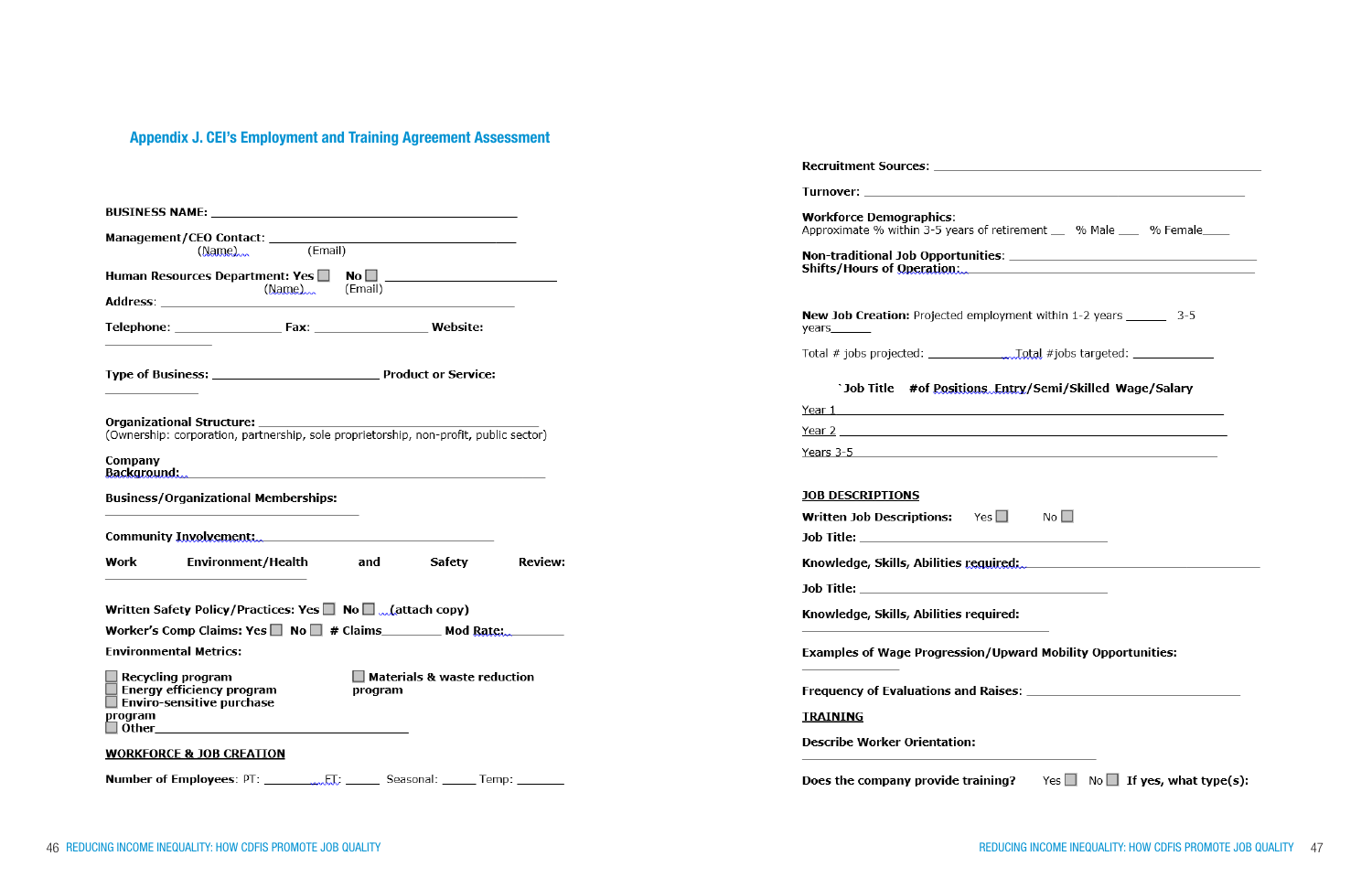| $\Box$ Technical Training/Vendor $\Box$                                                                                   |                                                                                       |
|---------------------------------------------------------------------------------------------------------------------------|---------------------------------------------------------------------------------------|
|                                                                                                                           |                                                                                       |
|                                                                                                                           |                                                                                       |
|                                                                                                                           |                                                                                       |
| $\Box$ Company interest in free occupational health and safety training; worksite<br>compensation costs                   | consultations & evaluation; or technical support to help reduce injuries and workers' |
|                                                                                                                           |                                                                                       |
| Does the company provide educational assistance programs?<br>No $\square$                                                 | Yes $\Box$                                                                            |
|                                                                                                                           |                                                                                       |
| more competitive in any of the following areas?                                                                           | Incumbent Worker Training: workforce education needed to remain or become             |
| Written Communication<br>Interpersonal Communication<br>Computer<br>Sales                                                 | Leadership<br>Certifications/Licensing<br>Supervisory Training                        |
| <b>Customer Service</b><br>Diversity/Cultural Awareness                                                                   | Safety<br>New Equipment/Machinery; New<br>Processes/Technologies                      |
| Teamwork<br>Other and the contract of the contract of the contract of the contract of the contract of the contract of the |                                                                                       |
| <b>EMPLOYEE BENEFITS</b>                                                                                                  |                                                                                       |
| Medical Insurance                                                                                                         |                                                                                       |
|                                                                                                                           |                                                                                       |
| Discounts ____________________                                                                                            |                                                                                       |

| lPaid Bereavement        |
|--------------------------|
| Paid Holidays            |
| Paid Sick Days           |
| Wellness/Health Programs |
| Childcare Assistance     |
| Other                    |

related to any HR topics?

| <b>MOST CRITICAL NEEDS</b> (May have b<br>during assessment) |
|--------------------------------------------------------------|
|                                                              |
| 2.                                                           |
| 3.                                                           |
|                                                              |

#### **WRITTEN MATERIALS CHECKLIST:**

#### **Review**

□ ETAG<br>□ New Employee Certification Form<br>□ Monthly/Quarterly Employment Report Job Notification

| 48 REDUCING INCOME INEQUALITY: HOW CDFIS PROMOTE JOB QUALITY |  |  |
|--------------------------------------------------------------|--|--|

### Would you like information or would you be interested in assistance/workshops

been identified up front, or may have evolved

REDUCING INCOME INEQUALITY: HOW CDFIS PROMOTE JOB QUALITY 49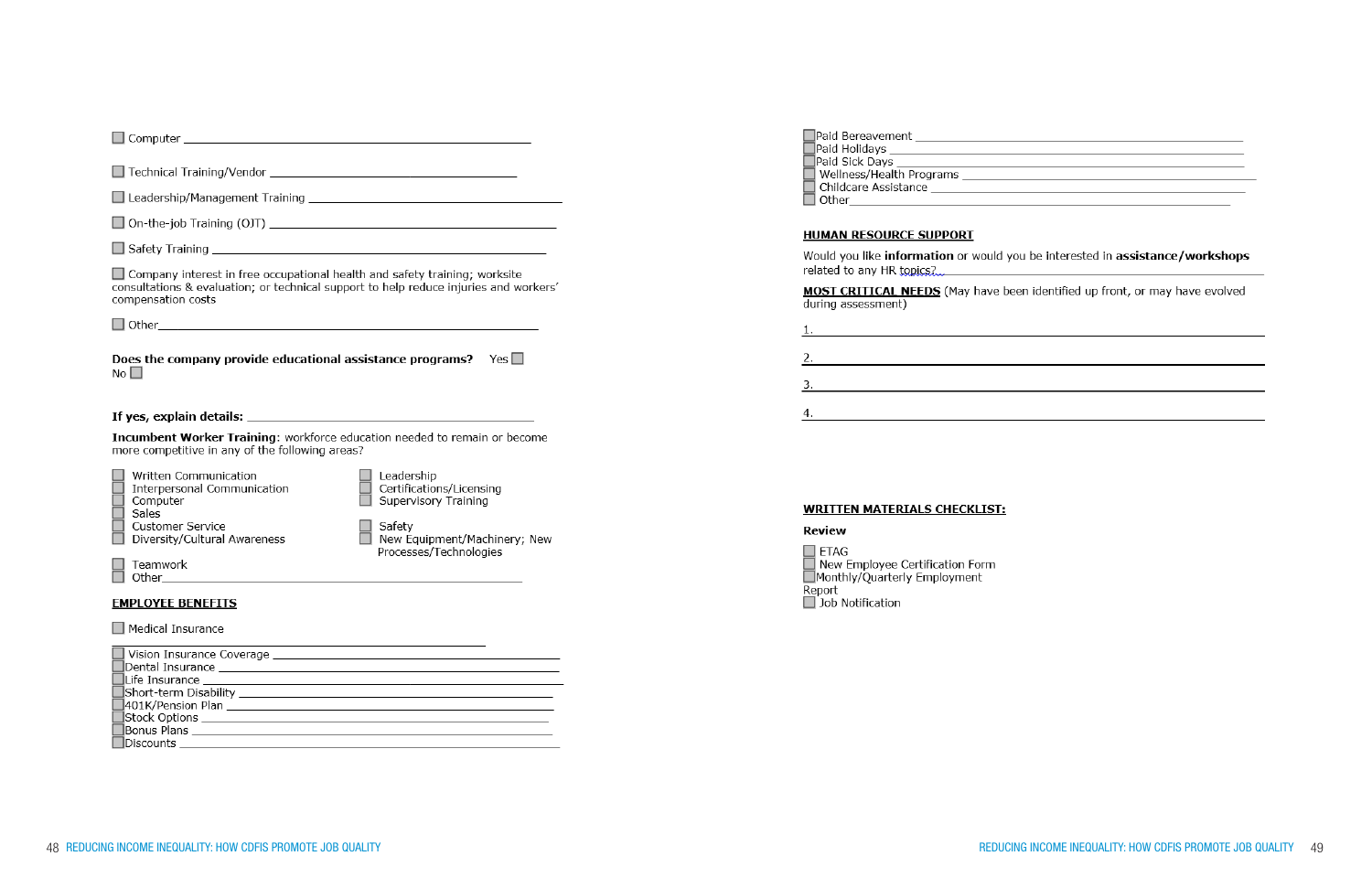| <b>Documents</b>                                                                                                                                                |                                                                                                                                                                                                                                |
|-----------------------------------------------------------------------------------------------------------------------------------------------------------------|--------------------------------------------------------------------------------------------------------------------------------------------------------------------------------------------------------------------------------|
| Job Descriptions                                                                                                                                                | GOAL #4:<br>Recommendation(s):                                                                                                                                                                                                 |
| Employee Wages/Salaries (payroll) - Optional<br>Personnel Policies<br>Benefits Package                                                                          | <b>CONSULTING AGENCY ACTIONS:</b>                                                                                                                                                                                              |
| Safety Manual                                                                                                                                                   | and the contract of the contract of the contract of the contract of the contract of the contract of the contract of the contract of the contract of the contract of the contract of the contract of the contract of the contra |
| <b>BROKERING EDUCATION/TRAINING SERVICES:</b>                                                                                                                   | 2. <u>_________________________</u>                                                                                                                                                                                            |
| Vocational $\square$<br><b>Training Interests:</b> $OJT$ Customized Skills $\Box$<br>Pre-Apprenticeship $\Box$ Registered Apprenticeship $\Box$<br>Other $\Box$ |                                                                                                                                                                                                                                |
|                                                                                                                                                                 |                                                                                                                                                                                                                                |
| <b>Regional Education/Training Providers:</b> (Describe & include local contact)                                                                                |                                                                                                                                                                                                                                |
|                                                                                                                                                                 |                                                                                                                                                                                                                                |
|                                                                                                                                                                 |                                                                                                                                                                                                                                |
| Adult Education <b>Designation Designation</b>                                                                                                                  |                                                                                                                                                                                                                                |
| Career & Technical Education (CTE) 22 22 22 22 22 22 22 22 23 24                                                                                                |                                                                                                                                                                                                                                |

# Governors Training Initiative □<br>Quality Center Program □<br>OIT □

**Training Resources:** 

Post-Secondary Education □

#### **GOALS & RECOMMENDATIONS**

GOAL #1 - To hire a % of low and moderate income individuals, and targeted populations

Recommendation(s):

Ongoing communication and assistance with recruitment and referral for<br>targeted individuals for open positions

Introduction to community based education and training programs serving lowmoderate income populations

□ Company Tour to introduce and orient community service providers to company

 $GOAL #2$ : Recommendation(s):

 $GOAL #3$ : Recommendation(s):